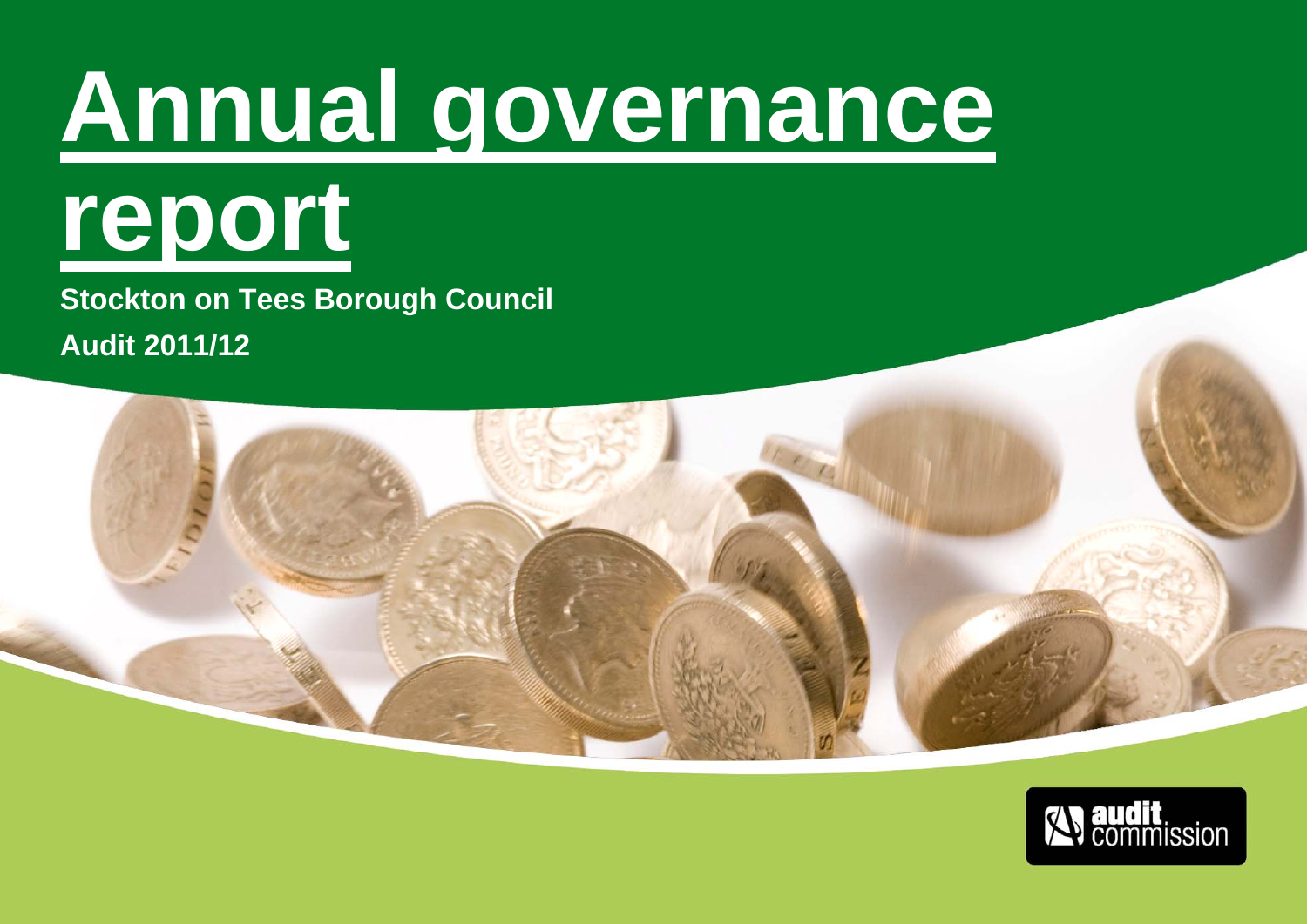## **Contents**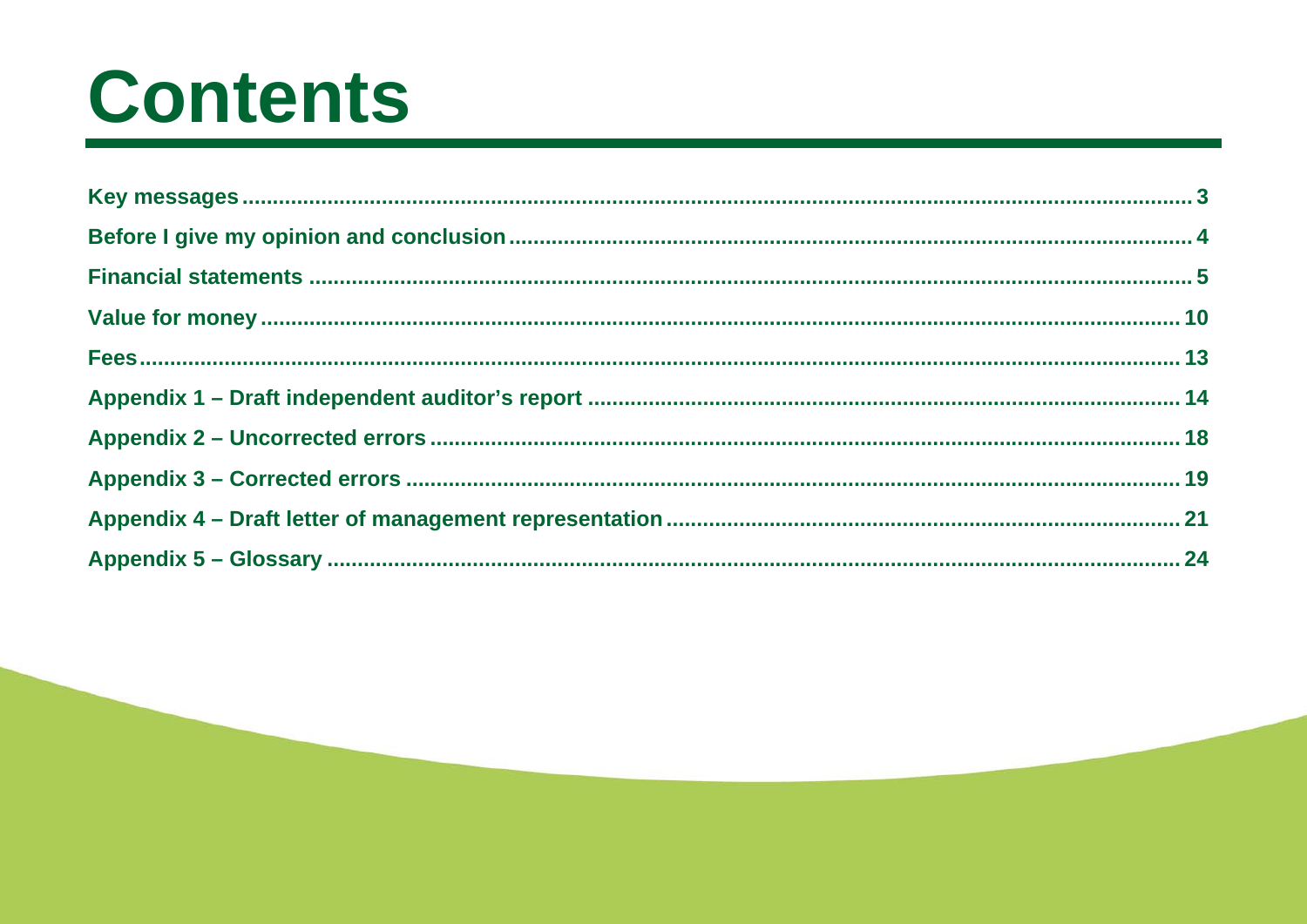# <span id="page-2-0"></span>**Key messages**

**This report summarises the findings from the 2011/12 audit which is substantially complete. It includes the messages arising from my audit of your financial statements and the results of the work I have undertaken to assess your arrangements to secure value for money in your use of resources.** 

#### **Financial statements**

As at 6 September I expect to issue an unqualified audit opinion.

The accounts were prepared to a good standard before the 30 June deadline and my audit did not identify any material errors. The audit found some non-material errors, some of which have been corrected and some which management has chosen not to correct. None of the errors found have had an impact on the Council's general fund balances. Corrected errors have increased the Council's net worth by £1.8 million, uncorrected errors would reduce cost of service and other operating expenditure by £118,000.

### **Value for money (VFM)**

I expect to conclude that you have made proper arrangements to secure economy, efficiency and effectiveness in your use of resources because:

- the Council continues to maintain arrangements to secure financial resilience through ongoing medium term financial plan updates and detailed consideration of changes in funding and service provision; and
- the Council continues to maintain arrangements to secure economy, efficiency and effectiveness through its review of services. The three-year efficiency, improvement and transformation review programme has come to an end and predicted savings are being achieved. The Council is now focusing on the three big service areas of adults' services, children's services and energy, alongside cross-cutting issues such as procurement.

At this stage there are no matters arising from my VFM work that I need to report.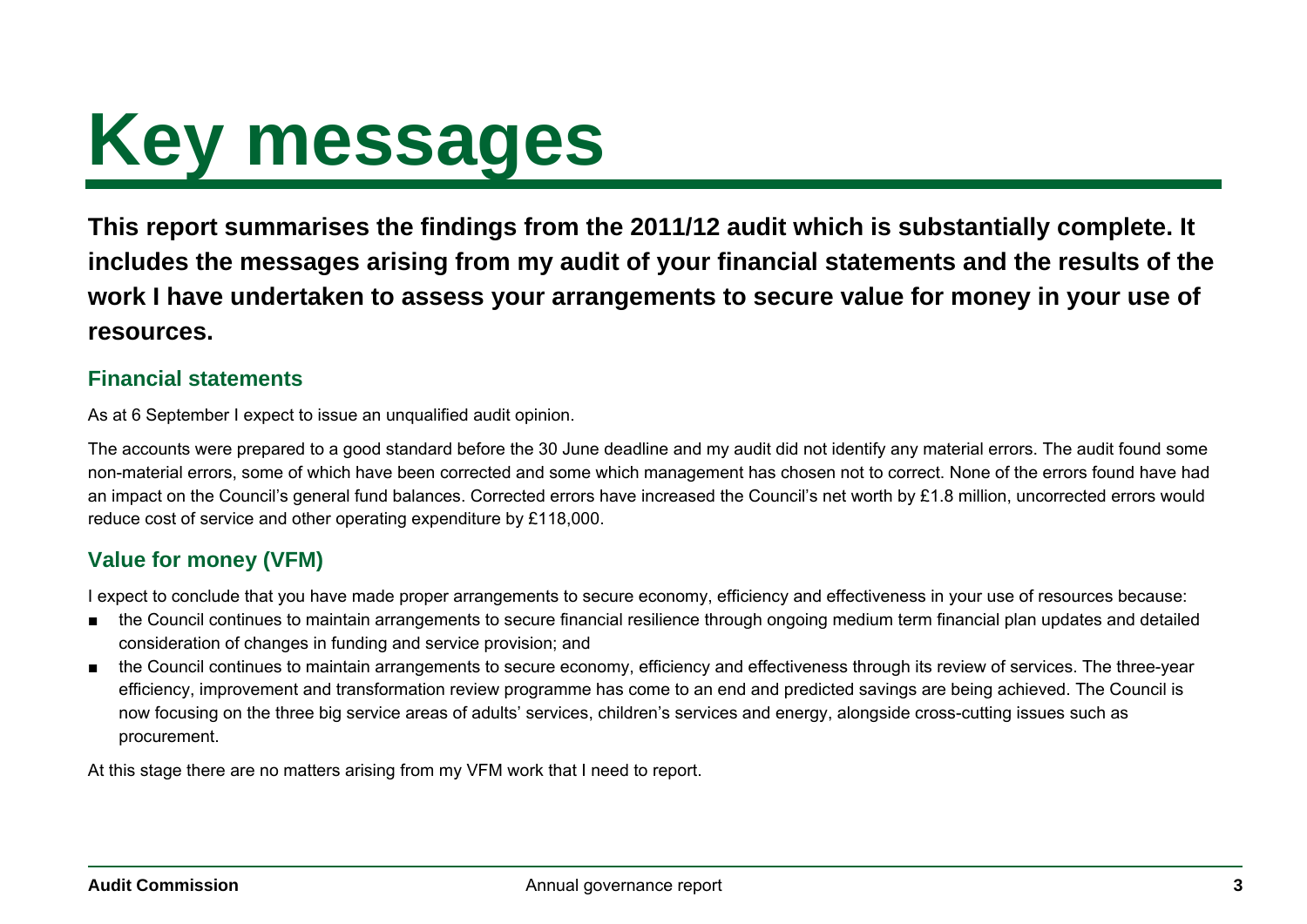### <span id="page-3-0"></span>**Before I give my opinion and conclusion**

**My report includes only matters of governance interest that have come to my attention in performing my audit. I have not designed my audit to identify all matters that might be relevant to you.** 

#### **Independence**

I can confirm that I have complied with the Auditing Practices Board's ethical standards for auditors, including ES 1 (revised) – Integrity, Objectivity and Independence.

I am not aware of any relationships that may affect the independence and objectivity of the Audit Commission, the audit team or me, that I am required by auditing and ethical standards to report to you.

The Audit Commission's Audit Practice has not undertaken any non-audit work for the Council during 2011/12.

#### **I ask the Audit Committee to:**

- take note of the adjustments to the financial statements included in this report (appendices 2 and 3); and
- approve the letter of representation (appendix 4), on behalf of the Council before I issue my opinion and conclusion.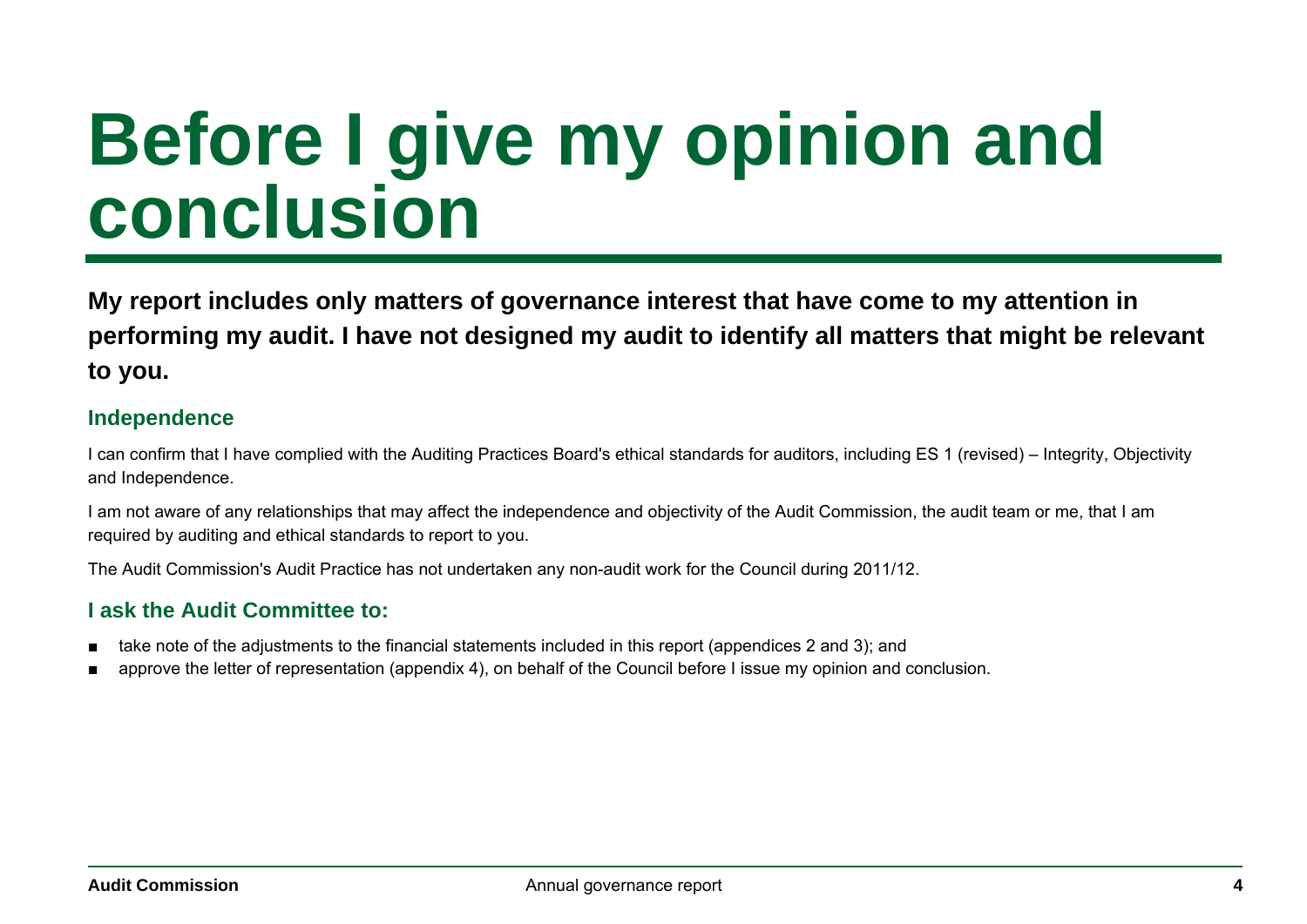## <span id="page-4-0"></span>**Financial statements**

**The Council's financial statements and annual governance statement are important means by which the Council accounts for its stewardship of public funds. As elected Members you have final responsibility for these statements. It is important that you consider my findings before you adopt the financial statements and the annual governance statement.** 

#### **Opinion on the financial statements**

Subject to satisfactory clearance of outstanding matters, I plan to issue an audit report including an unqualified opinion on the financial statements. Appendix 1 contains a copy of my draft audit report.

#### **Uncorrected errors**

I found some non-material errors identified in your financial statements which management have chosen not to correct because they do not have any impact on general fund balances and no material impact on net worth. The errors are detailed in appendix 2 and summarised below.

- Creditors and debtors are understated by £223,000 because some invoices paid in advance in March 2012 have been excluded.
- Depreciation for Billingham Forum has been overcharged by £118,000 because an incorrect asset life was used in the calculation.
- Two depreciation and impairment entries totalling £743,000 have been accounted for on a net rather than gross basis.
- Cash sale proceeds in the movement in reserves statement include £2.2 million capital receipts transferred from reserves which should have been shown as revenue contributions to capital expenditure.

I ask members of the Audit Committee to either agree to adjust the errors or set out the reason for not amending them in the letter of representation.

### **Corrected errors**

I found some non-material errors identified in the financial statements which have now been corrected. The errors are detailed in appendix 3 and key issues summarised below.

■ Prior's Mill CE controlled primary school was not included in the Council's property, plant and equipment. It has now been included at a value of £1.8 million.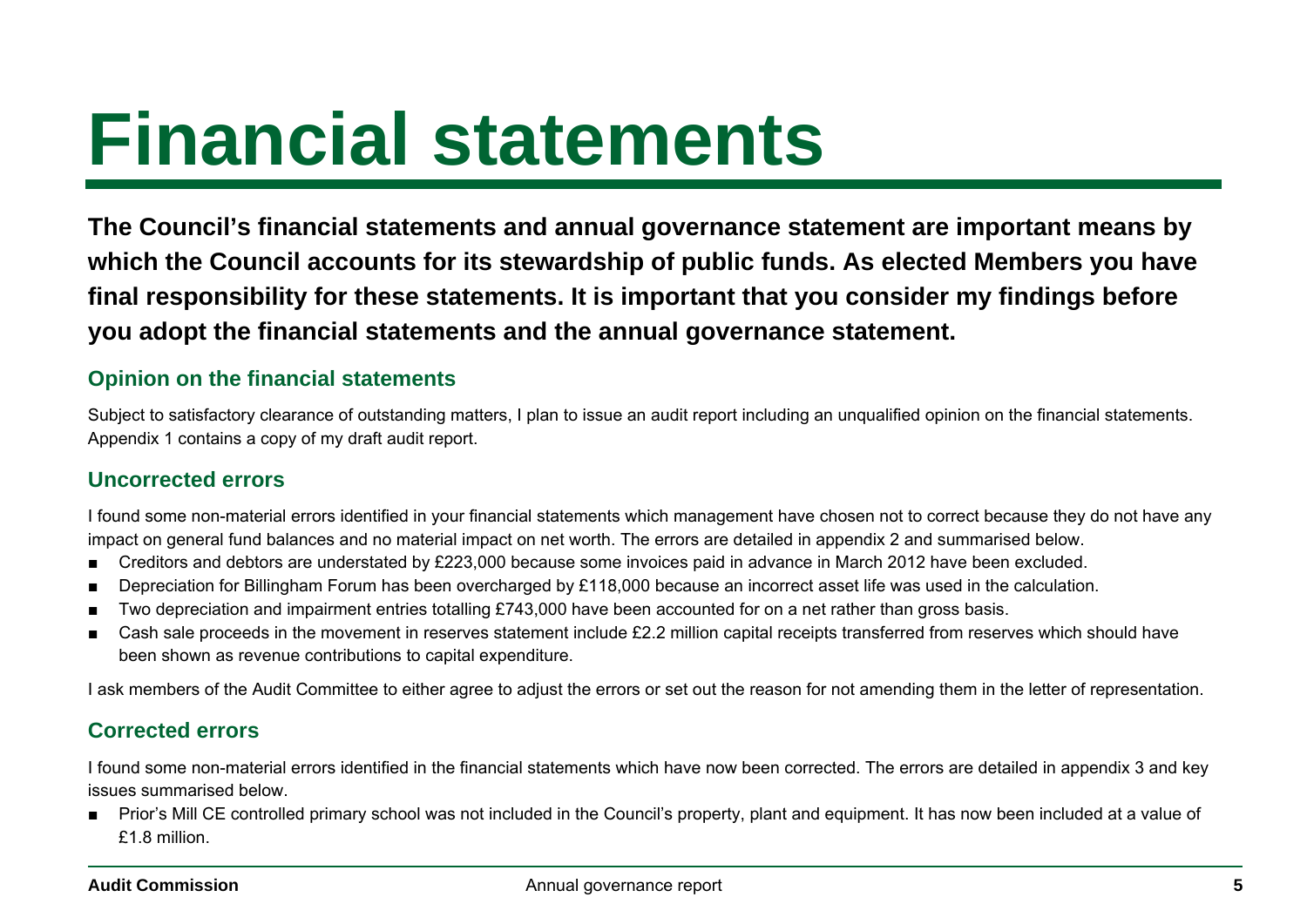- Revaluations of £7.5 million were initially shown as additions and have been reclassified.
- Grant income of £2.1 million was incorrectly classified as housing subsidy instead of other grant income.

#### **Opinion risks and my findings**

I reported to you in my January 2012 audit plan the risks that I identified relevant to my audit of your financial statements. In table 2, I report to you my findings against each of these risks.

| Table 1: Risks and findings                                                                                                                                                                                                                                                                                                                  |                                                                                                                                                                                                                                                                                                                                                                                               |
|----------------------------------------------------------------------------------------------------------------------------------------------------------------------------------------------------------------------------------------------------------------------------------------------------------------------------------------------|-----------------------------------------------------------------------------------------------------------------------------------------------------------------------------------------------------------------------------------------------------------------------------------------------------------------------------------------------------------------------------------------------|
| <b>Risk</b>                                                                                                                                                                                                                                                                                                                                  | Finding                                                                                                                                                                                                                                                                                                                                                                                       |
| <b>Pension fund assets and liabilities</b><br>The Council's financial statements include information<br>based on actuarial assumptions and estimates. The<br>valuation of pension fund assets and liabilities may be<br>materially misstated as small changes to the<br>assumptions used can result in material changes to the<br>estimates. | I evaluated the Council's approach to pension fund estimates as part of my audit<br>planning. As this remains a significant risk, I then designed and performed procedures<br>on pension fund transactions.                                                                                                                                                                                   |
|                                                                                                                                                                                                                                                                                                                                              | I carried out specific work on the accuracy of the information sent by the Council to the<br>Pension Fund which forms the basis of the actuary's estimates. I sought assurance from<br>the Pension Fund auditor about controls in place at the Pension Fund and their<br>year-end accounts. I also placed reliance on a review of the actuary carried out by PwC<br>for the Audit Commission. |
|                                                                                                                                                                                                                                                                                                                                              | My testing has not identified any significant issues to bring to your attention.                                                                                                                                                                                                                                                                                                              |
| Valuation of property, plant and equipment (PPE)<br>The Council is required to value PPE at fair value (with<br>some exceptions). The valuations reported in the                                                                                                                                                                             | I evaluated the Council's approach to PPE valuation as part of my audit planning. As<br>this remains a significant risk, I then designed and performed procedures on PPE<br>valuations.                                                                                                                                                                                                       |
| financial statements may be materially misstated as<br>errors have occurred in previous years.                                                                                                                                                                                                                                               | I carried out specific work to test material additions and revaluations. I sought<br>assurance from the Council's valuer about his approach to revaluations. I also placed<br>reliance on a review of national property valuation trends carried out by Gerald Eve for<br>the Audit Commission.                                                                                               |
|                                                                                                                                                                                                                                                                                                                                              | My testing has not identified any significant issues to bring to your attention.                                                                                                                                                                                                                                                                                                              |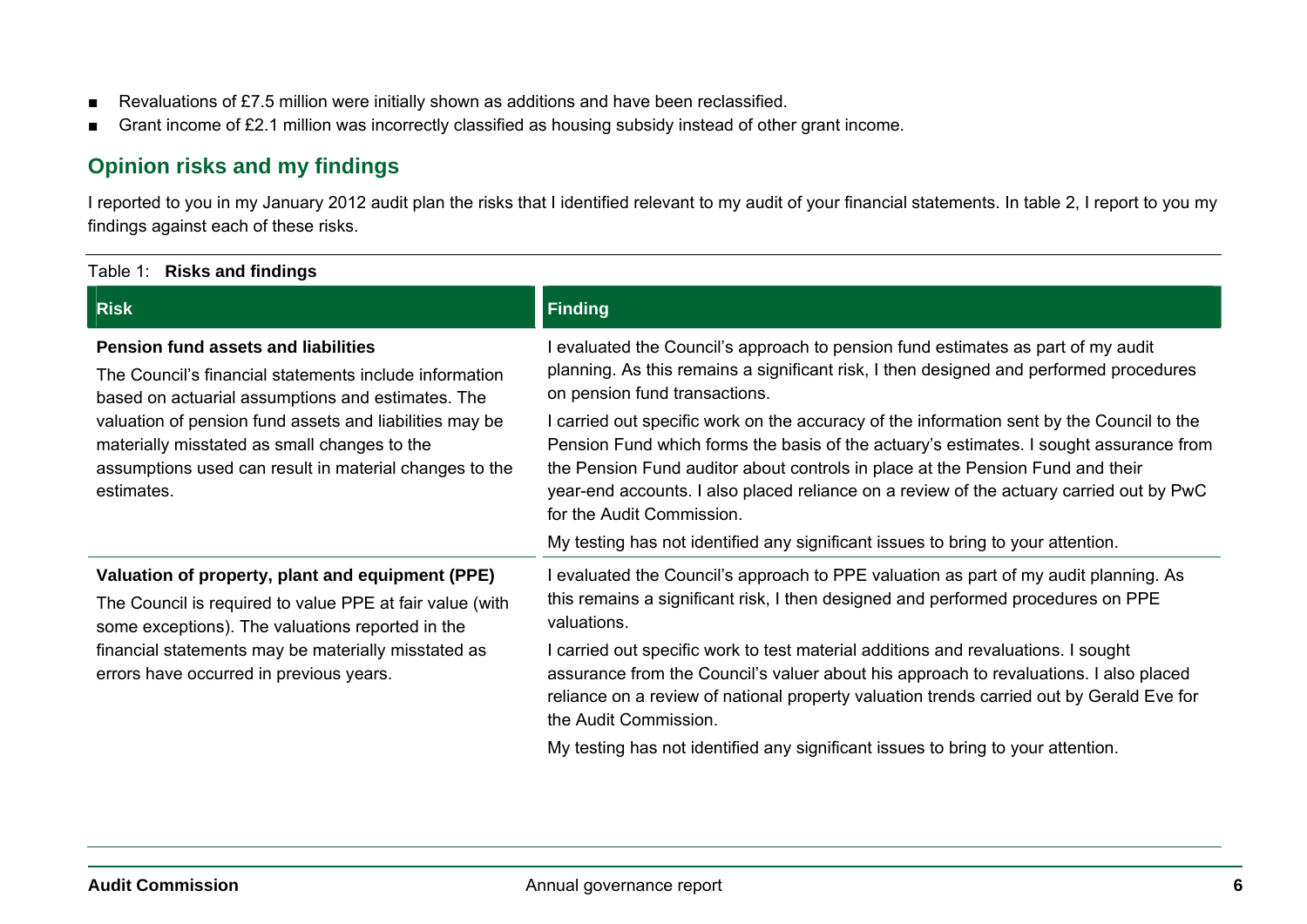#### **Heritage Assets**  The 2011/12 Code adopts the requirements of FRS 30 Heritage Assets. The Council may be unable to identify and account for all heritage assets. A heritage asset is a tangible asset with historical, artistic, scientific, technological, geophysical or environmental qualities that is held and kept principally for its contribution to knowledge and culture. For Stockton this is likely to include the collections at Preston Park Museum and civic regalia. I reviewed the Council's approach to identifying, valuing and disclosure of heritage assets. The Council has identified, valued and disclosed heritage assets of £6,047,000 mostly relating to the collections at Preston Park Museum and civic regalia. My work has not identified any issues to bring to your attention. **Existing PFI schemes**  Ingleby Barwick community campus PFI scheme includes the secondary school, primary school and library. The secondary school is seeking academy status and this would alter the way the Council accounts for the school as an asset. All Saint's secondary school will become an academy school in September 2012. Therefore there was no impact on the accounting treatment for the PFI scheme in 2011/12. The Council has disclosed the school's change of status as a subsequent event in note 55 to the accounts. **Schools** Schools are managed through various governance arrangements and these can have implications for the accounting treatment. The Council may materially misstate its PPE because of the incorrect inclusion or omission of schools in its balance sheet. I have evaluated the Council's consideration of schools valuations and the IAS 16 recognition criteria and consistency with the accounting policy. The Council now includes voluntary-controlled schools and exclude voluntary-aided schools in their PPE valuations. My work has not identified any significant issues to bring to your attention other than the omission of Prior's Mill CE controlled primary school already reported above.

**Risk Finding Allen Act of the Community Community Community Community Community Community Community Community**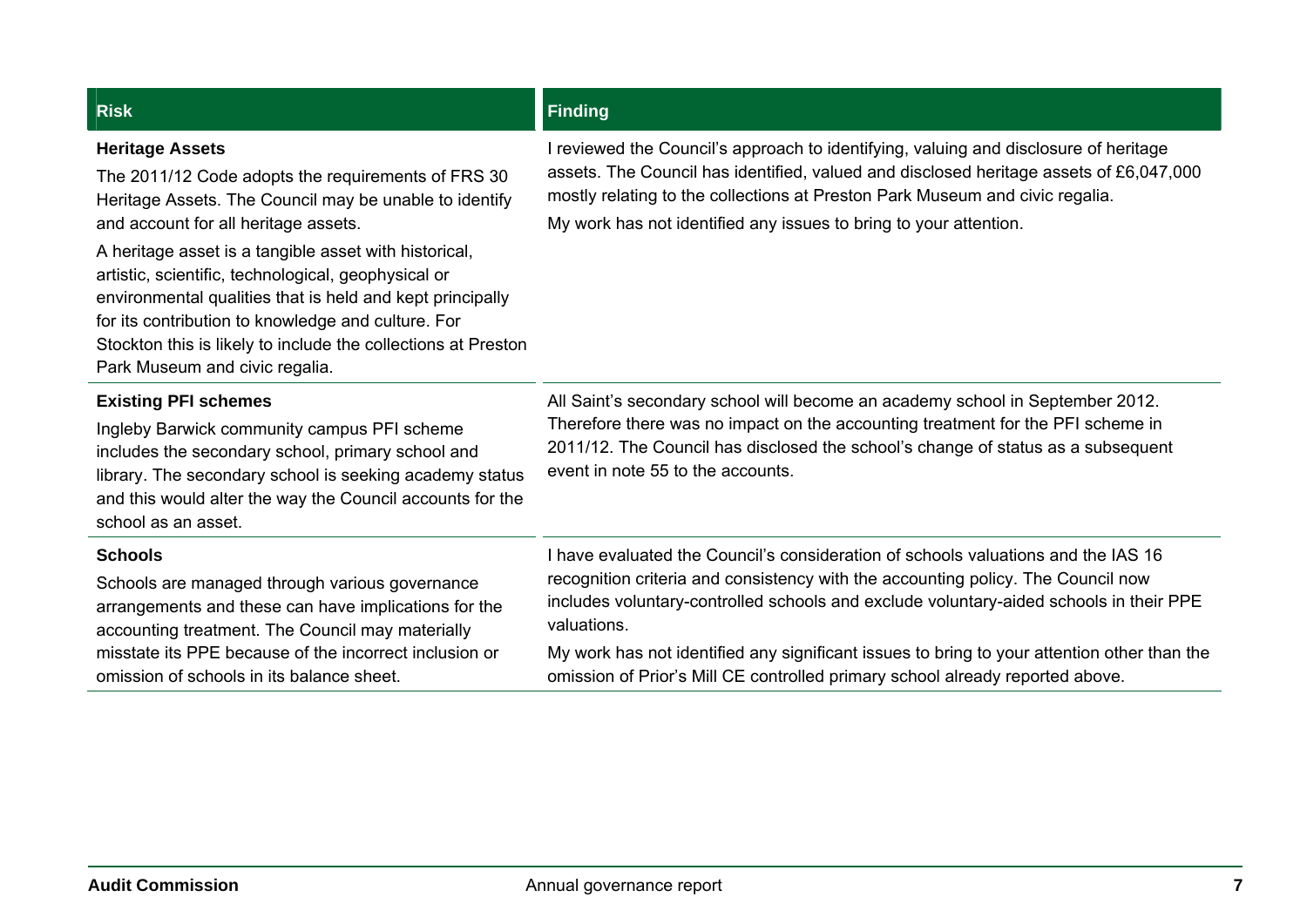The international auditing standards also identify management override of controls as a significant fraud risk at all audited bodies. This does not imply that I suspect actual or intended manipulation but that I approach the audit with due professional scepticism. To mitigate the audit risk I evaluated internal control processes and procedures as part of my audit planning. This evaluation included completion of a fraud risk assessment and the consideration of information from the Audit Committee and management setting out the processes for assessing the risk of fraud in your financial statements and arrangements in place to identify, respond to and report fraud. I then performed procedures to satisfy myself that, taking account of materiality, no manipulation has occurred. In particular, I tested:

- material adjustment journals;
- recognition of income and expenditure; and
- the appropriateness of estimations of liabilities.

My testing has not identified any material issues to bring to your attention.

#### **Significant weaknesses in internal control**

It is the responsibility of the Council to develop and implement systems of internal financial control and to put in place proper arrangements to monitor their adequacy and effectiveness in practice. My responsibility as your auditor is to consider whether the Council has put adequate arrangements in place to satisfy itself the systems of internal financial control are both adequate and effective in practice.

I have tested the controls only to the extent necessary for me to complete my audit. I am not expressing an opinion on the overall effectiveness of internal control. I have reviewed the Annual Governance Statement and can confirm that:

- it complies with the requirements of CIPFA/SOLACE Delivering Good Governance in Local Government Framework; and
- it is consistent with other information that I am aware of from my audit of the financial statements.

I have not identified any significant weaknesses in internal control during the audit that I need to bring to your attention.

#### **Other matters**

I am required to communicate to you significant findings from the audit and other matters that are significant to your oversight of the financial reporting process including:

- qualitative aspects of your accounting practices;
- matters specifically required by other auditing standards to be communicated to those charged with governance. For example, issues about fraud, compliance with laws and regulations, external confirmations and related party transactions; and
- other audit matters of governance interest.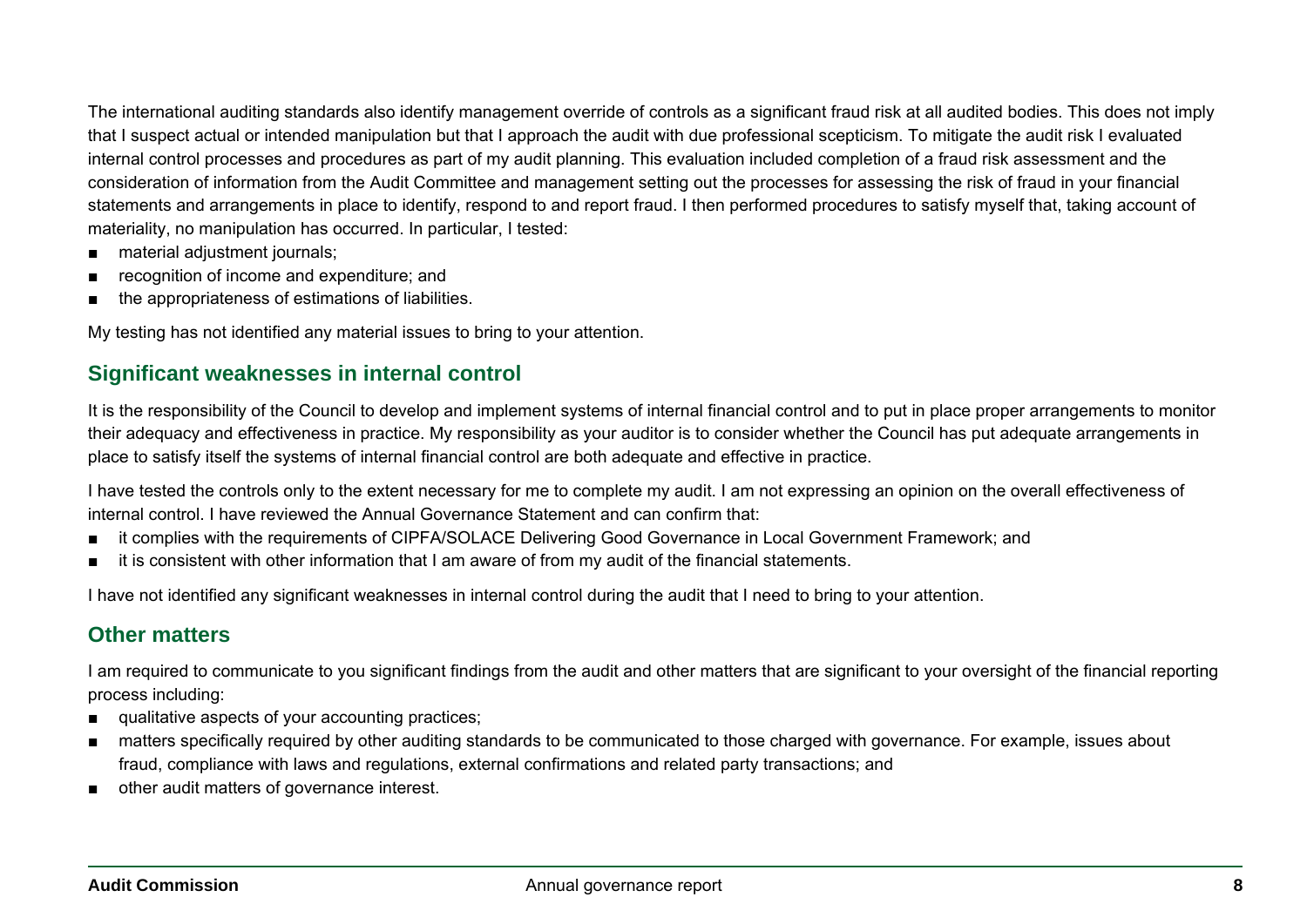Although the quality and accuracy of the financial statements was much better than last year, there were still some minor inconsistencies and errors identified in the narrative and numbers included in the draft statements. I am aware the timetable for preparing the financial statements continues to be tight, but the draft statements could be improved by a detailed review for accuracy and consistency before presentation for audit.

#### **Whole of Government Accounts**

Alongside my work on the financial statements, I review and report to the National Audit Office on your Whole of Government Accounts return. The extent of my review and the nature of my report are specified by the National Audit Office. This work is still outstanding but is expected to be completed before I give my opinion on the accounts.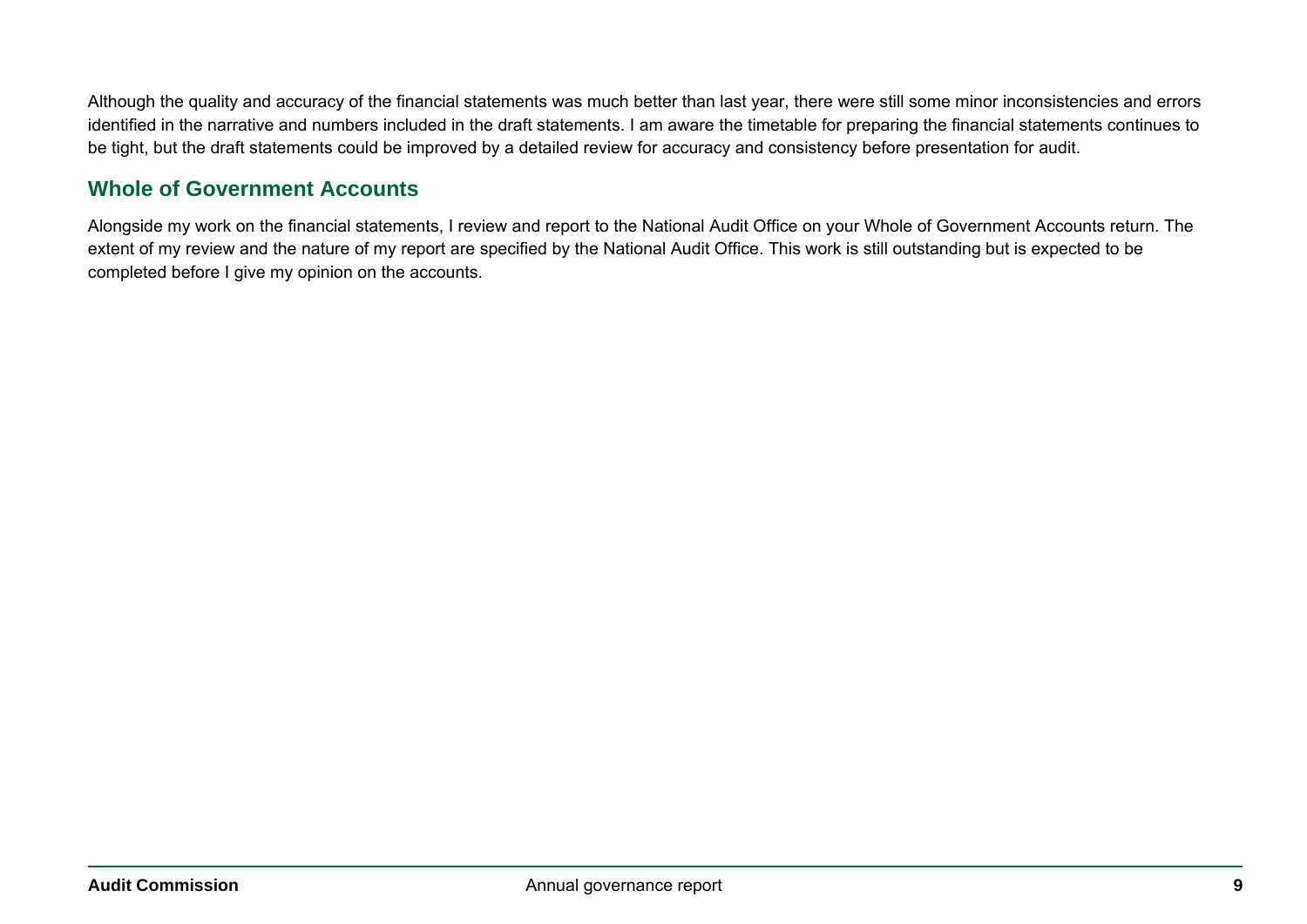# <span id="page-9-0"></span>**Value for money**

### **I am required to conclude whether the Council put in place proper arrangements for securing economy, efficiency and effectiveness in its use of resources. This is the value for money conclusion.**

I assess your arrangements using criteria specified by the Commission. In my January 2012 audit plan I reported to you the significant risks that were relevant to my conclusion. My findings are set out below.

I intend to issue an unqualified conclusion stating I am satisfied that, in all significant respects, the Council has proper arrangements to secure economy, efficiency and effectiveness in the use of its resources. I include my draft conclusion in appendix 1.

| <b>Criteria</b>                                                                                                                                                                                                                | <b>Findings</b>                                                                                                                                                                                                                                                                                                                                                                                                                                                                                                          |
|--------------------------------------------------------------------------------------------------------------------------------------------------------------------------------------------------------------------------------|--------------------------------------------------------------------------------------------------------------------------------------------------------------------------------------------------------------------------------------------------------------------------------------------------------------------------------------------------------------------------------------------------------------------------------------------------------------------------------------------------------------------------|
| 1. Financial resilience<br>The organisation has proper arrangements in place to<br>secure financial resilience.                                                                                                                | The Council continues to maintain arrangements to secure financial resilience through<br>ongoing medium term financial plan updates and detailed consideration of changes in<br>funding and service provision.                                                                                                                                                                                                                                                                                                           |
| Focus for 2011/12:<br>The systems and processes to manage effectively<br>financial risks and opportunities, and to secure a stable<br>financial position that enables it to continue to operate for<br>the foreseeable future. | The Council's total available reserves have increased by £11.9 million to<br>£135.1 million in 2011/12 mainly because of increases in capital funding earmarked for<br>regeneration schemes. The majority of the reserves are committed to deliver the<br>Council's capital programme, which includes major investment in Stockton town centre,<br>or have been identified in the 2012/13 budget report as available to support<br>investments that deliver revenue savings and help to address future budget pressures. |
| Overall, the Council has again managed the<br>significant financial challenges it has faced and has<br>successfully delivered planned savings and<br>efficiencies.                                                             | The medium term financial plan is balanced for the next two years with a budget gap of<br>£11.6 million identified in 2016/17. The plan is routinely reviewed and will be revisited in<br>December 2012 when more details of government funding are announced.                                                                                                                                                                                                                                                           |

#### Table 2: **Value for money conclusion criteria and my findings**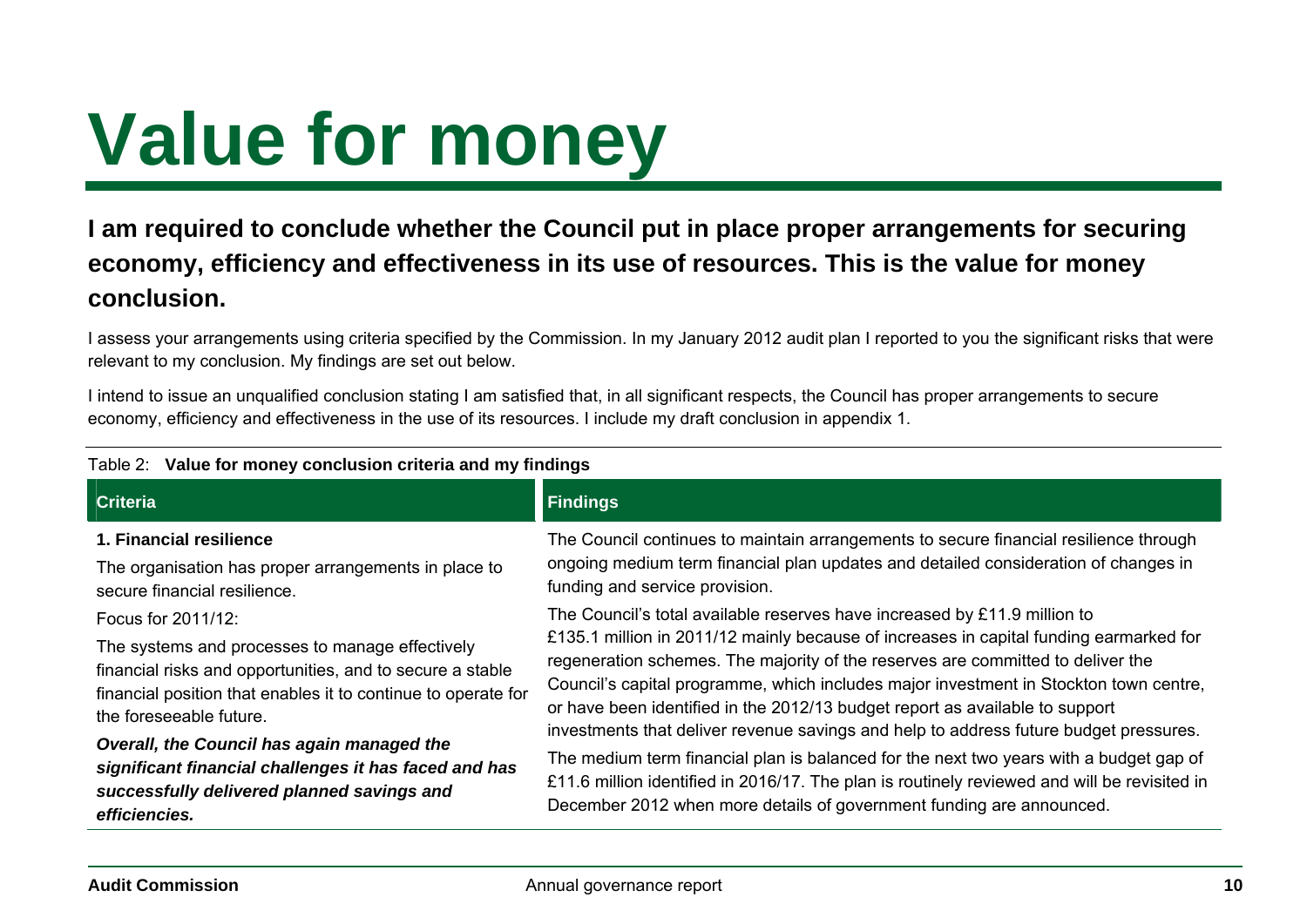#### **2. Securing economy efficiency and effectiveness**

The organisation has proper arrangements for challenging how it secures economy, efficiency and effectiveness.

Focus for 2011/12:

How resources are used within tighter budgets, for example, by achieving cost reductions and by improving efficiency and productivity.

*Efficiency savings and other cuts in 2011/12 totalled £8.3 million. The Council has estimated that it needs to make more cuts of about £8.6 million for 2012/13 to balance its budget with further cuts needed to address a projected budget gap of £7.9 million in 2015/16. The Council has made progress in taking action to achieve the required savings for 2012/13 and is actively looking for ways to address future budget gaps.*

#### **Criteria Findings Criteria Findings**

The Council continues to maintain arrangements to secure economy, efficiency and effectiveness through its review of services. The three-year efficiency, improvement and transformation review programme has come to an end and predicted savings are being achieved. The Council is now focusing on the three big service areas of adults' services, children's services and waste and energy, alongside cross-cutting issues such as procurement.

In my January 2012 audit plan I reported to you the risks that were relevant to my conclusion. I have set out below the findings of my work addressing each of the risks I identified.

| Table 3: Value for money risks                                                                                                                |                                                                                                                                                                                                                                                                |                                                                                                         |
|-----------------------------------------------------------------------------------------------------------------------------------------------|----------------------------------------------------------------------------------------------------------------------------------------------------------------------------------------------------------------------------------------------------------------|---------------------------------------------------------------------------------------------------------|
| <b>Risk</b>                                                                                                                                   | Finding                                                                                                                                                                                                                                                        | Impact on VFM conclusion                                                                                |
| The Council has several regeneration<br>and capital schemes planned. Some of<br>these are being affected by changes in<br>government funding. | The Council monitors capital expenditure against<br>budgets and reports quarterly to members. Overall<br>there was an underspend of £3.274 million on a<br>capital budget of £36.474 million for 2011/12 because<br>of some expenditure slipping into 2012/13. | No impact on the VFM conclusion, work confirms<br>the Council has appropriate arrangements in<br>place. |
|                                                                                                                                               |                                                                                                                                                                                                                                                                |                                                                                                         |

#### **Audit Commission**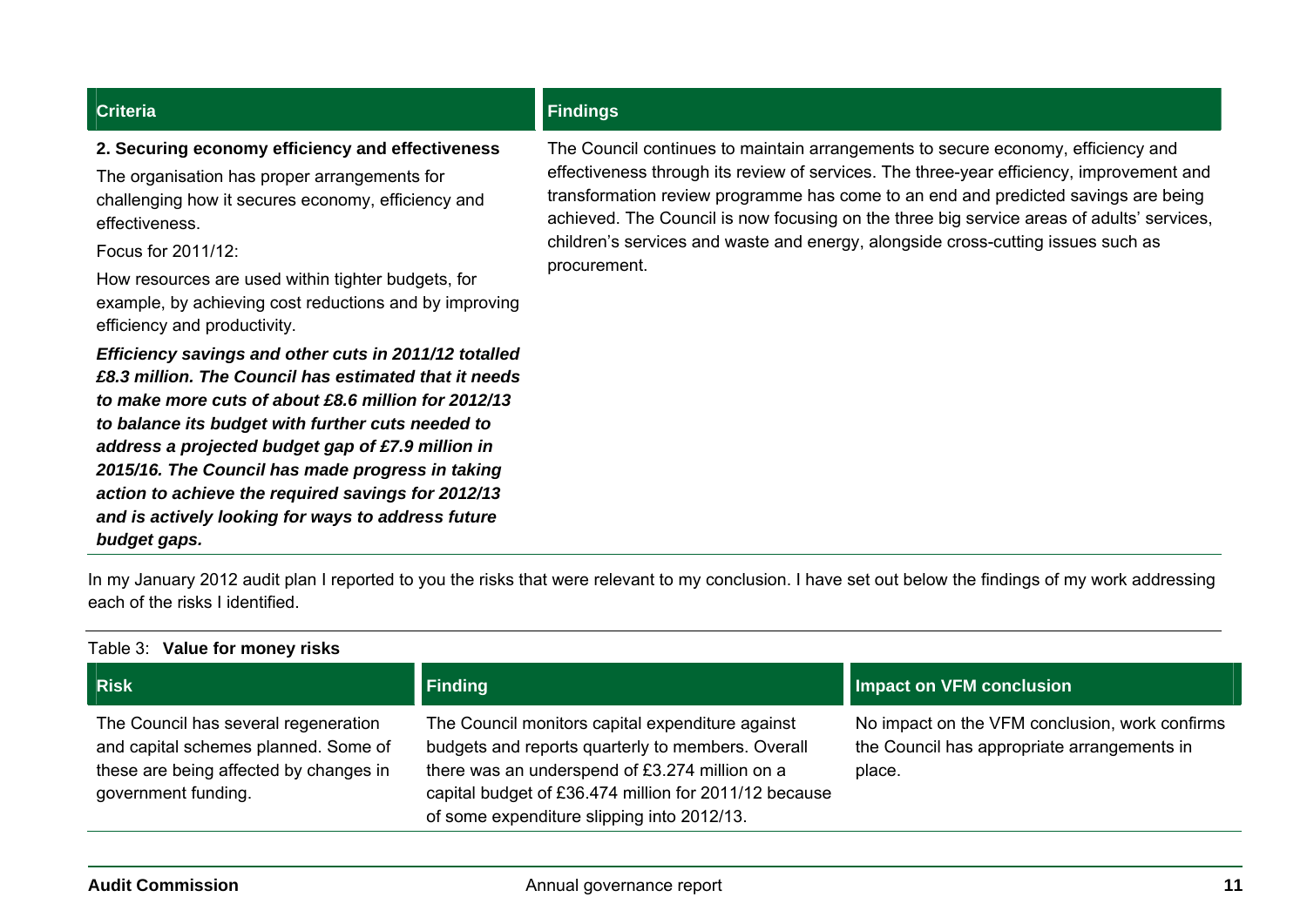The Council is facing continuing decreases in funding over the next three years. There are also continuing pressures on budgets in 2011/12 around children's social care spending and planning income.

The Council continues to:

- monitor budgets;
- review the medium term financial plan; and
- make efficiencies.

Partnership working, including potential shared services, is considered for each service review.

#### **Risk Finding The Property of Section** 2014 **The Property of Conclusion 2014 Impact on VFM conclusion**

No impact on the VFM conclusion, work confirms the Council has appropriate arrangements in place.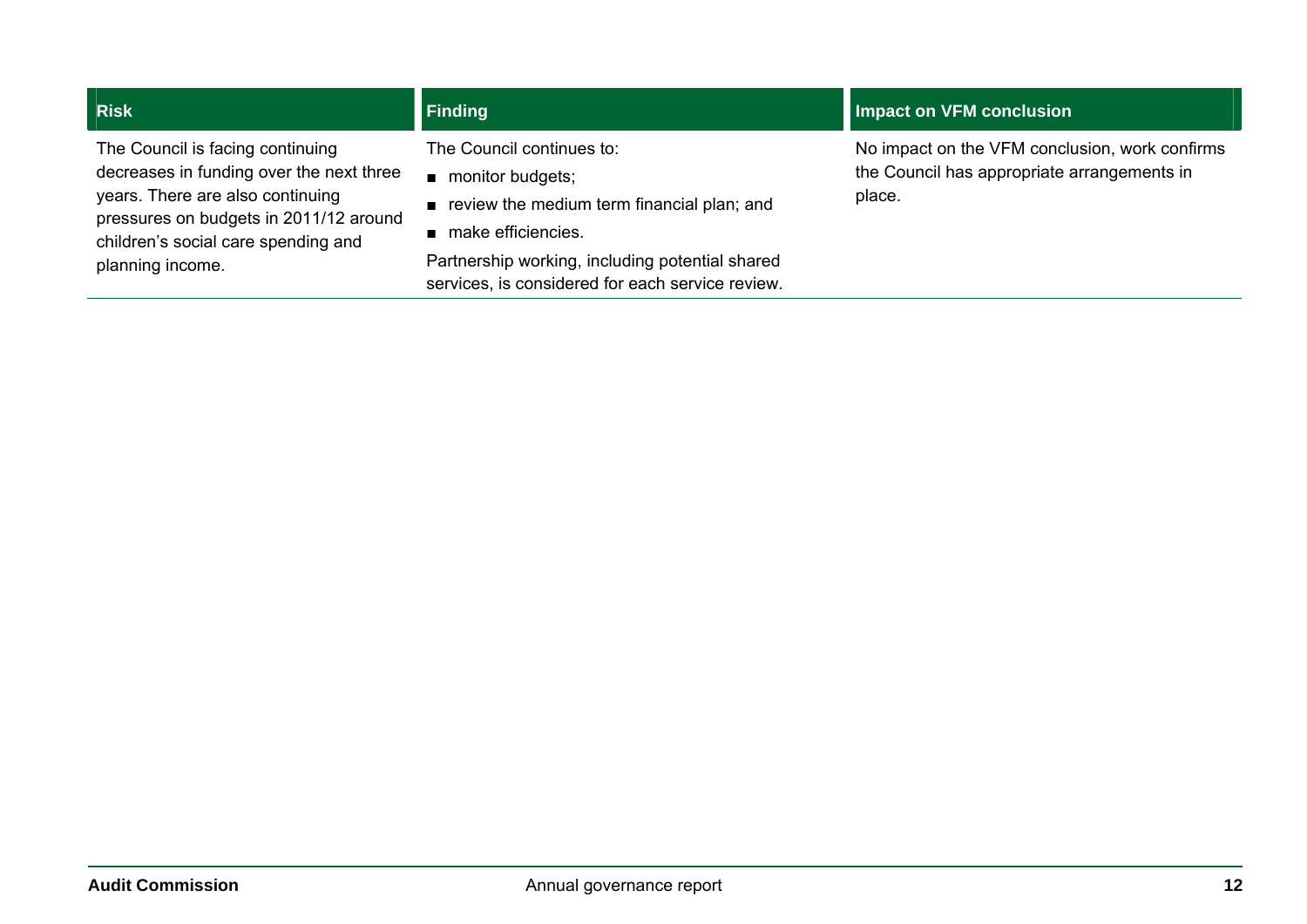### <span id="page-12-0"></span>**Fees**

### **I reported my planned audit fee in the January 2012 audit plan.**

I will complete the audit within the planned fee.

| Table 4:<br><b>Fees</b> |                        |                           |                            |  |  |  |
|-------------------------|------------------------|---------------------------|----------------------------|--|--|--|
|                         | Original scale fee (£) | Planned fee $2011/12$ (£) | Expected fee $2011/12$ (£) |  |  |  |
| Audit                   | 279,900                | 279,900                   | 257,504                    |  |  |  |
| Claims and returns      |                        | 40,565                    | 40,565                     |  |  |  |
| Non-audit work          |                        | Nil                       | Nil                        |  |  |  |
| <b>Total</b>            |                        | 320,465                   | 298,069                    |  |  |  |

**The Audit Commission has paid a rebate of £22,392 to reflect attaining internal efficiency savings, reducing the net audit fee payable to the Audit Commission to £257,504.**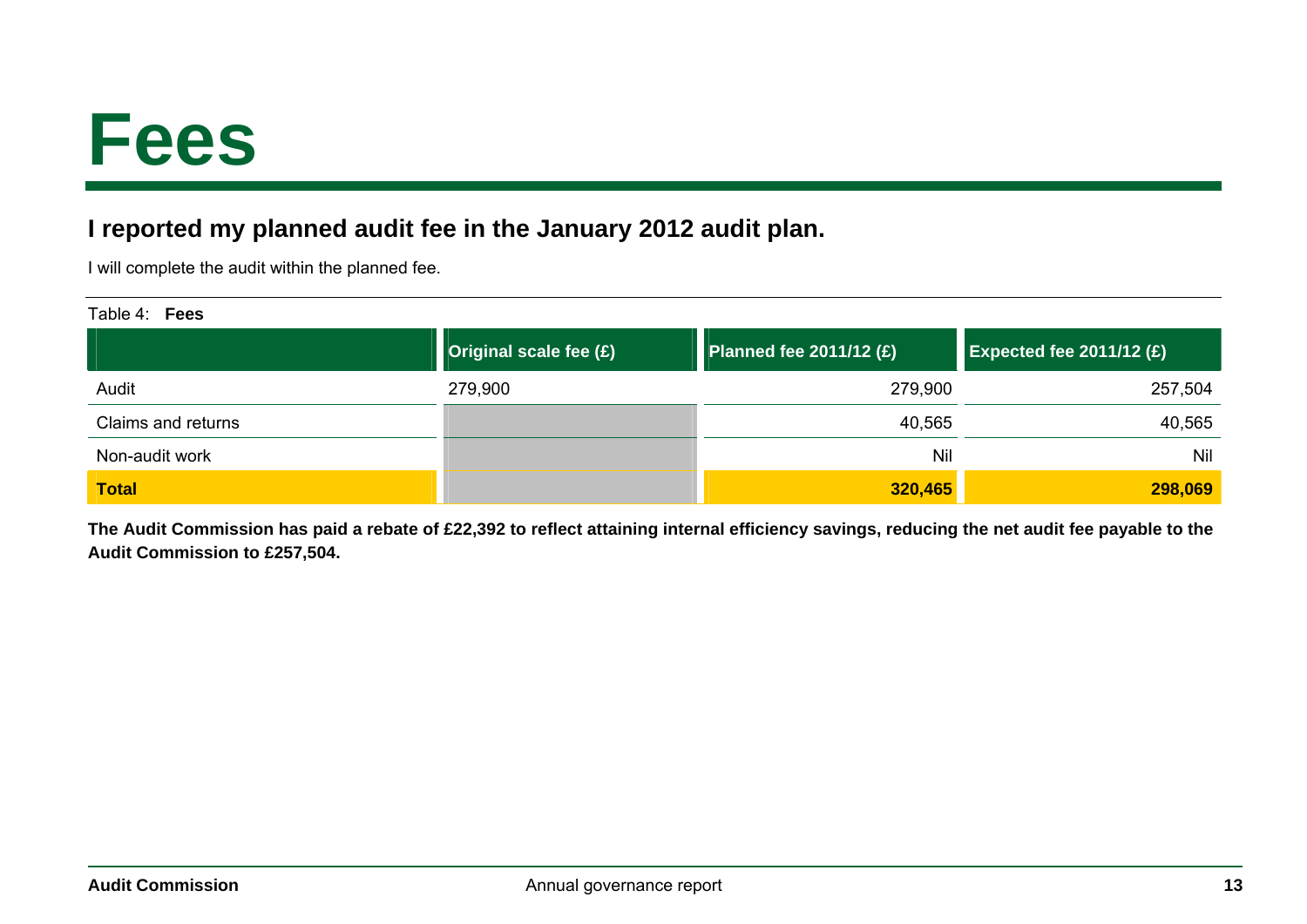# <span id="page-13-0"></span>**Appendix 1 – Draft independent auditor's report**

#### **INDEPENDENT AUDITOR'S REPORT TO THE MEMBERS OF STOCKTON ON TEES BOROUGH COUNCIL**

#### **Opinion on the Council financial statements**

I have audited the financial statements of Stockton on Tees Borough Council for the year ended 31 March 2012 under the Audit Commission Act 1998. The financial statements comprise the Movement in Reserves Statement, the Comprehensive Income and Expenditure Statement, the Balance Sheet, the Cash Flow Statement, the Housing Revenue Account Income and Expenditure Statement, the Movement on the Housing Revenue Account Statement and Collection Fund and the related notes. The financial reporting framework that has been applied in their preparation is applicable law and the CIPFA/LASAAC Code of Practice on Local Authority Accounting in the United Kingdom 2011/12.

This report is made solely to the members of Stockton on Tees Borough Council in accordance with Part II of the Audit Commission Act 1998 and for no other purpose, as set out in paragraph 48 of the Statement of Responsibilities of Auditors and Audited Bodies published by the Audit Commission in March 2010.

#### **Respective responsibilities of the Corporate Director of Resources and auditor**

As explained more fully in the Statement of the Corporate Director of Resources' Responsibilities, the Corporate Director of Resources is responsible for the preparation of the Statement of Accounts, which includes the financial statements, in accordance with proper practices as set out in the CIPFA/LASAAC Code of Practice on Local Authority Accounting in the United Kingdom, and for being satisfied that they give a true and fair view. My responsibility is to audit and express an opinion on the financial statements in accordance with applicable law and International Standards on Auditing (UK and Ireland). Those standards require me to comply with the Auditing Practices Board's Ethical Standards for Auditors.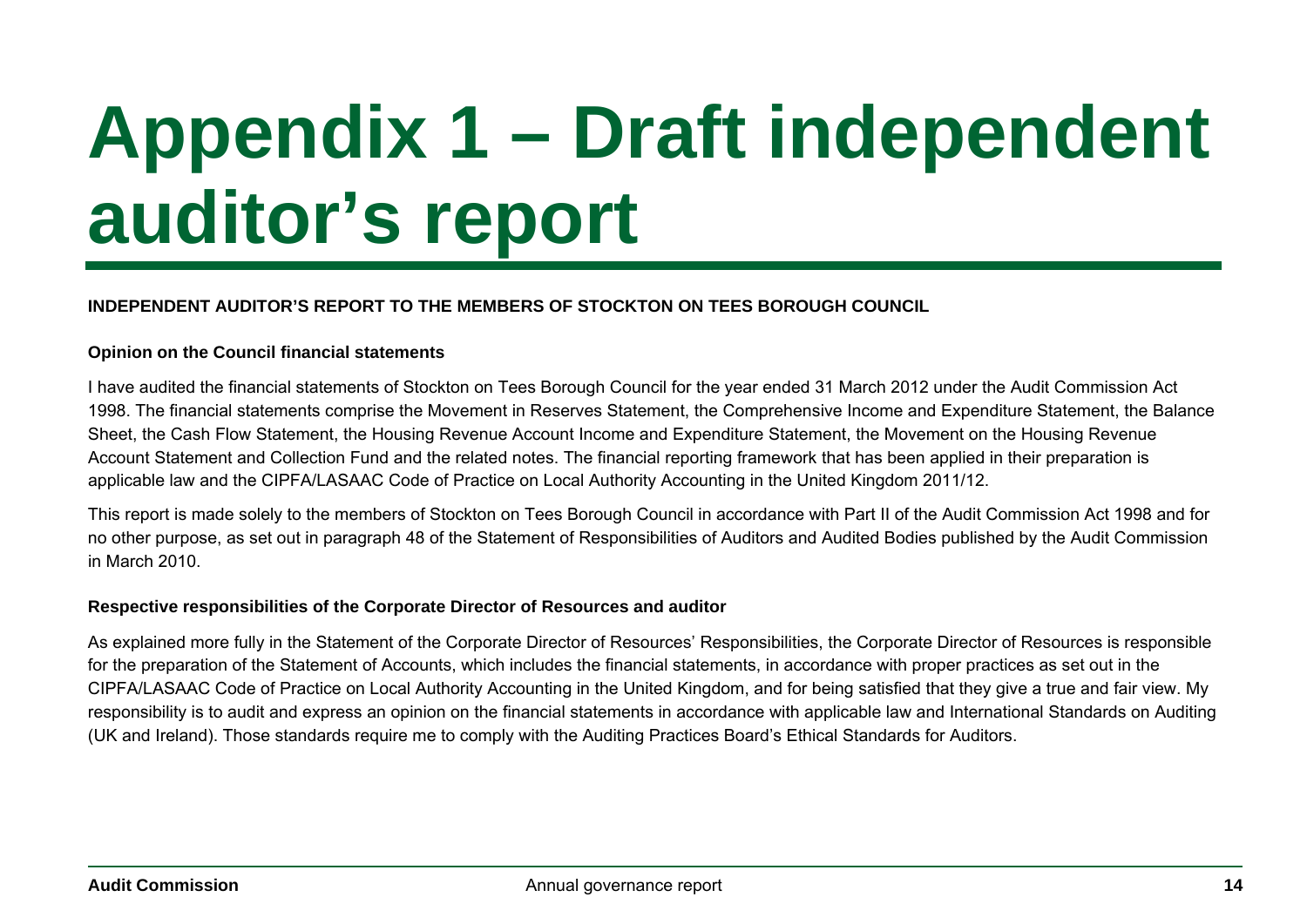#### **Scope of the audit of the financial statements**

An audit involves obtaining evidence about the amounts and disclosures in the financial statements sufficient to give reasonable assurance that the financial statements are free from material misstatement, whether caused by fraud or error. This includes an assessment of: whether the accounting policies are appropriate to the Council's circumstances and have been consistently applied and adequately disclosed; the reasonableness of significant accounting estimates made by the Corporate Director of Resources; and the overall presentation of the financial statements. In addition, I read all the financial and non-financial information in the explanatory foreword to identify material inconsistencies with the audited financial statements. If I become aware of any apparent material misstatements or inconsistencies I consider the implications for my report.

#### **Opinion on financial statements**

In my opinion the financial statements:

- give a true and fair view of the financial position of Stockton on Tees Borough Council as at 31 March 2012 and of its expenditure and income for the year then ended; and
- have been prepared properly in accordance with the CIPFA/LASAAC Code of Practice on Local Authority Accounting in the United Kingdom 2011/12.

#### **Opinion on other matters**

In my opinion, the information given in the explanatory foreword for the financial year for which the financial statements are prepared is consistent with the financial statements.

#### **Matters on which I report by exception**

I report to you if:

- in my opinion the annual governance statement does not reflect compliance with 'Delivering Good Governance in Local Government: a Framework' published by CIPFA/SOLACE in June 2007;
- I issue a report in the public interest under section 8 of the Audit Commission Act 1998;
- I designate under section 11 of the Audit Commission Act 1998 any recommendation as one that requires the Council to consider it at a public meeting and to decide what action to take in response; or
- I exercise any other special powers of the auditor under the Audit Commission Act 1998.

I have nothing to report in these respects.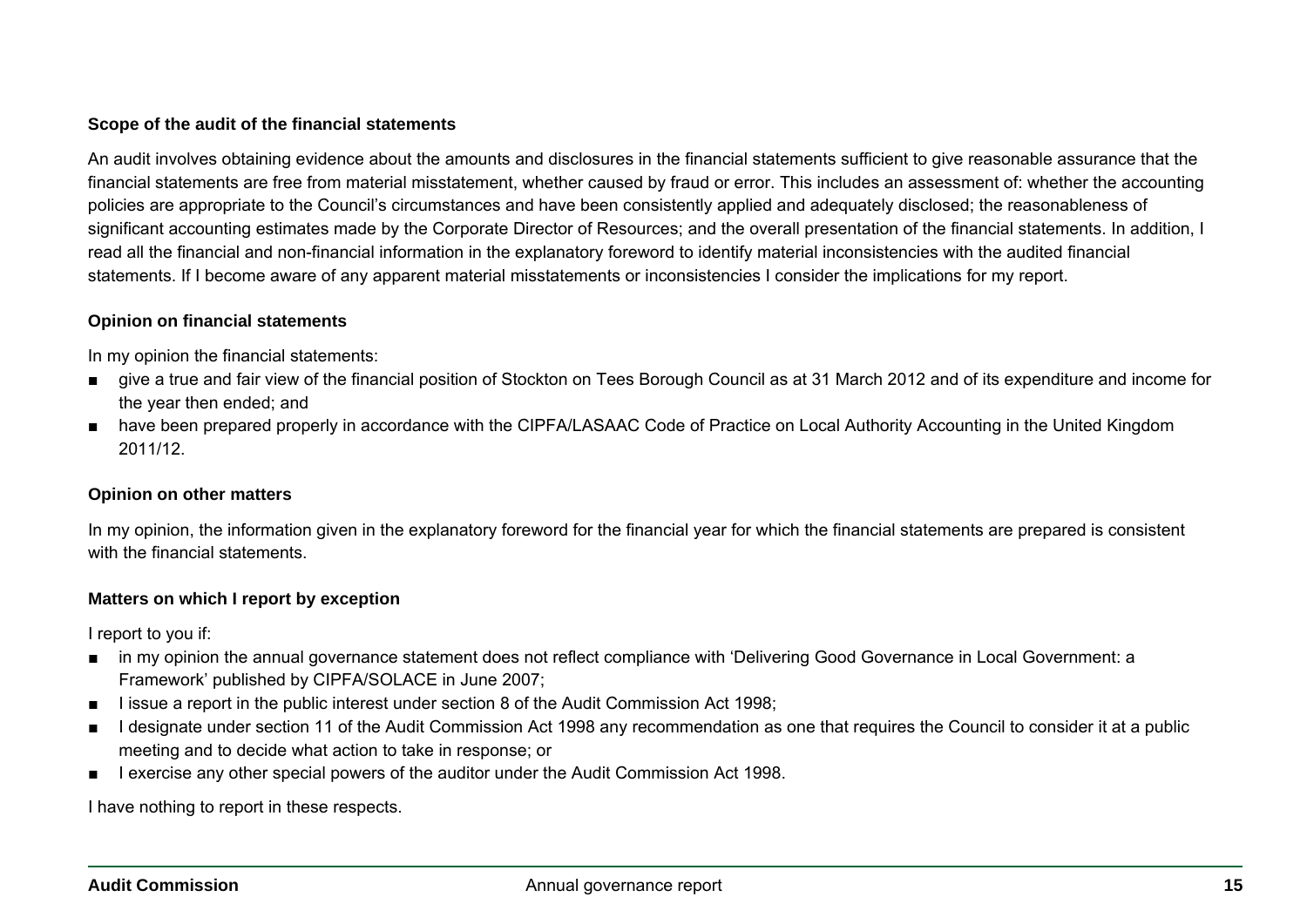#### **Conclusion on Council's arrangements for securing economy, efficiency and effectiveness in the use of resources**

#### **Respective responsibilities of the Council and the auditor**

The Council is responsible for putting in place proper arrangements to secure economy, efficiency and effectiveness in its use of resources, to ensure proper stewardship and governance, and to review regularly the adequacy and effectiveness of these arrangements.

I am required under Section 5 of the Audit Commission Act 1998 to satisfy myself that the Council has made proper arrangements for securing economy, efficiency and effectiveness in its use of resources. The Code of Audit Practice issued by the Audit Commission requires me to report to you my conclusion relating to proper arrangements, having regard to relevant criteria specified by the Audit Commission.

I report if significant matters have come to my attention which prevent me from concluding that the Council has put in place proper arrangements for securing economy, efficiency and effectiveness in its use of resources. I am not required to consider, nor have I considered, whether all aspects of the Council's arrangements for securing economy, efficiency and effectiveness in its use of resources are operating effectively.

#### **Scope of the review of arrangements for securing economy, efficiency and effectiveness in the use of resources**

I have undertaken my audit in accordance with the Code of Audit Practice, having regard to the guidance on the specified criteria, published by the Audit Commission in October 2011, as to whether the Council has proper arrangements for:

- securing financial resilience; and
- challenging how it secures economy, efficiency and effectiveness.

The Audit Commission has determined these two criteria as those necessary for me to consider under the Code of Audit Practice in satisfying myself whether the Council put in place proper arrangements for securing economy, efficiency and effectiveness in its use of resources for the year ended 31 March 2012.

I planned my work in accordance with the Code of Audit Practice. Based on my risk assessment, I undertook such work as I considered necessary to form a view on whether, in all significant respects, the Council had put in place proper arrangements to secure economy, efficiency and effectiveness in its use of resources.

#### **Conclusion**

On the basis of my work, having regard to the guidance on the specified criteria published by the Audit Commission in October 2011, I am satisfied that, in all significant respects, Stockton on Tees Borough Council put in place proper arrangements to secure economy, efficiency and effectiveness in its use of resources for the year ended 31 March 2012.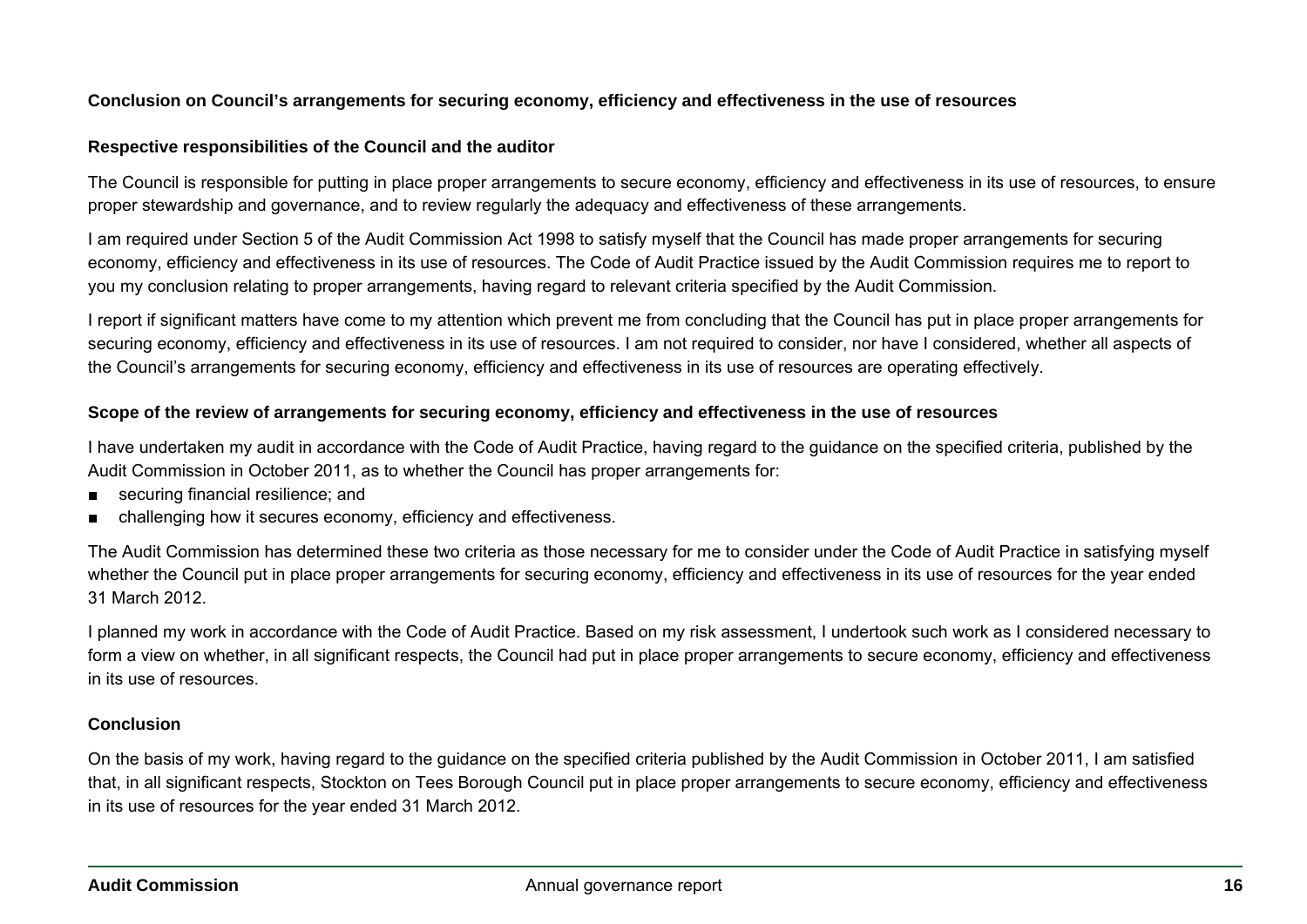#### **Certificate**

I certify that I have completed the audit of the accounts in accordance with the requirements of the Audit Commission Act 1998 and the Code of Audit Practice issued by the Audit Commission.

Mark Kirkham District Auditor

Nickalls House Metro Centre Gateshead NE11 9NH

September 2012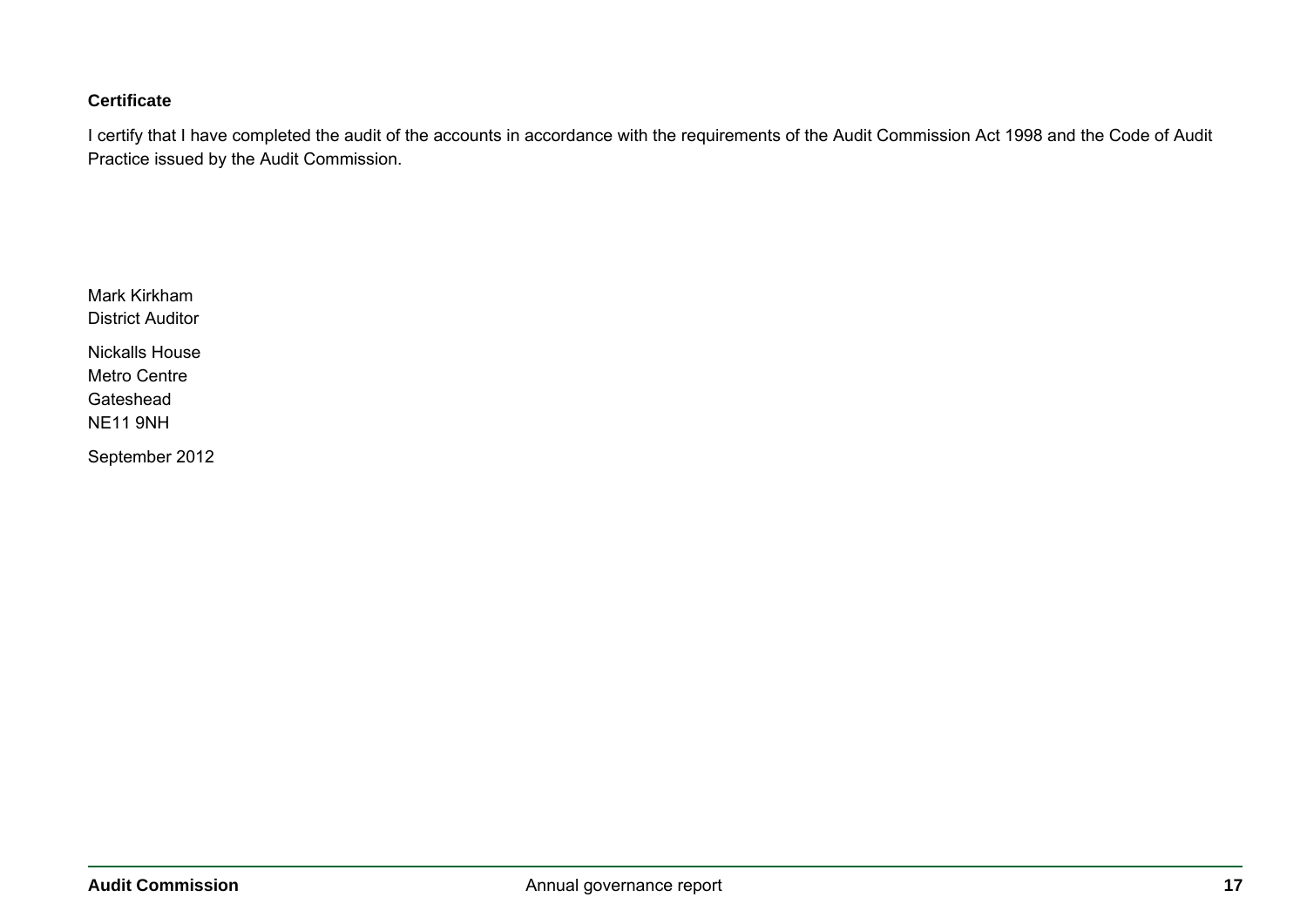### <span id="page-17-0"></span>**Appendix 2 – Uncorrected errors**

I identified the following errors during the audit which management have not addressed in the revised financial statements.

|                                  |                                                                                                                                                                                                                                                                                                                                       | <b>Statement of comprehensive</b><br>income and expenditure |                  | <b>Balance sheet</b> |                  |
|----------------------------------|---------------------------------------------------------------------------------------------------------------------------------------------------------------------------------------------------------------------------------------------------------------------------------------------------------------------------------------|-------------------------------------------------------------|------------------|----------------------|------------------|
| Item of account                  | <b>Nature of error</b>                                                                                                                                                                                                                                                                                                                | <b>Dr £'000s</b>                                            | <b>Cr £'000s</b> | <b>Dr £'000s</b>     | <b>Cr £'000s</b> |
| Creditors and debtors            | Social services invoices totalling £223,000 paid<br>in advance in March 2012 have not been<br>included in creditors and payments in advance                                                                                                                                                                                           |                                                             |                  | 223                  | 223              |
| Property, plant and<br>equipment | The depreciation calculation for Billingham<br>Forum was based on an asset life of 40 years<br>rather than 50 years. Depreciation has been<br>overcharged by £118,000                                                                                                                                                                 | 118                                                         | 118              | 118                  |                  |
| Property, plant and<br>equipment | Depreciation and impairment in note 6 to the<br>accounts totals £17,859,000 which does not<br>agree to note 15 with £11,903,000 depreciation<br>and £6,699,000 impairment. The difference of<br>£743,000 is due to excess depreciation over<br>historic cost and the movement in fair value of<br>investments being accounted for net |                                                             |                  | 743                  | 743              |
| Note 6 cash sale<br>proceeds     | Cash sale proceeds includes £2.2 million capital<br>receipts transferred from reserves which should<br>be included as revenue contributions                                                                                                                                                                                           | 2,200                                                       | 2,200            |                      |                  |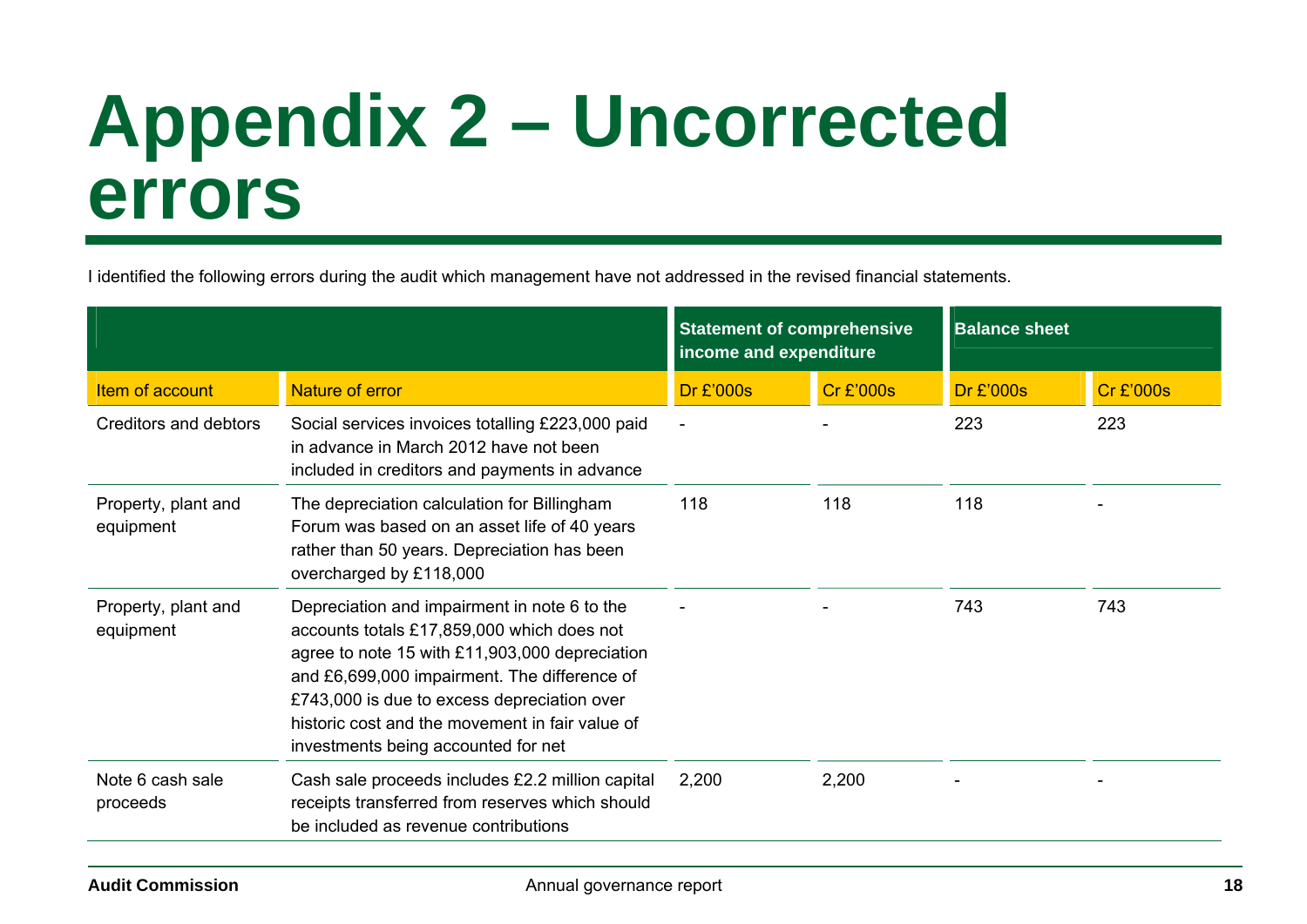# <span id="page-18-0"></span>**Appendix 3 – Corrected errors**

I identified the following errors during the audit which management have addressed in the revised financial statements.

|                                                                                  |                                                                                                                                                                                                       | <b>Statement of comprehensive</b><br>income and expenditure |                  | <b>Balance sheet</b> |                  |
|----------------------------------------------------------------------------------|-------------------------------------------------------------------------------------------------------------------------------------------------------------------------------------------------------|-------------------------------------------------------------|------------------|----------------------|------------------|
| Item of account                                                                  | <b>Nature of error</b>                                                                                                                                                                                | Dr £'000s                                                   | <b>Cr £'000s</b> | Dr £'000s            | <b>Cr £'000s</b> |
| Property, plant and<br>equipment                                                 | Prior's Mill CE controlled primary school<br>was omitted from the asset register                                                                                                                      |                                                             |                  | 1,800                | 1,800            |
| Consolidated income<br>and expenditure<br>statement                              | Some service expenditure had been<br>incorrectly netted off income                                                                                                                                    | 7,977                                                       | 7,977            |                      |                  |
| Note 15 Property, plant<br>and equipment                                         | Revaluations of £7,485,000 were included<br>as additions                                                                                                                                              |                                                             |                  |                      |                  |
| Note 42 Grant income<br>credited to services                                     | Grant income of £2.1 million was<br>incorrectly classified as housing subsidy<br>instead of other grant income                                                                                        |                                                             |                  |                      |                  |
| Note 42 Grant income<br>credited to taxation and<br>non specific grant<br>income | The capital grant income was incorrectly<br>analysed between headings but was<br>correct in total                                                                                                     |                                                             |                  |                      |                  |
| Note 6 Adjustments<br>between accounting<br>basis and funding basis              | Capital grants and contributions of<br>£22,678,000 was incorrectly analysed<br>between the amount reversed through the<br>CAA and the amount adjusted through the<br>capital grants unapplied account |                                                             |                  |                      |                  |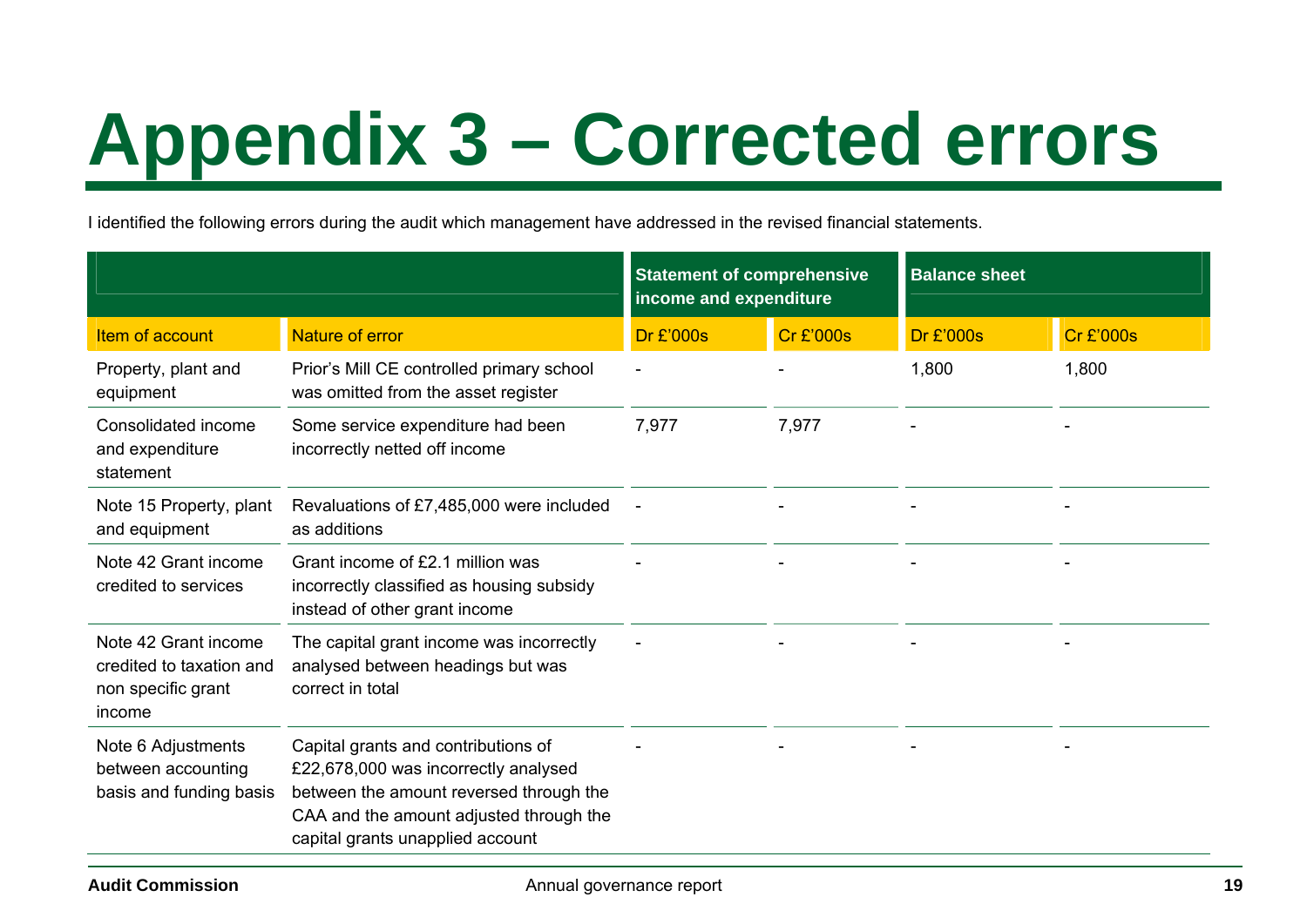|                                       |                                                                                                                     | <b>Statement of comprehensive</b><br>income and expenditure |                  | <b>Balance sheet</b> |                  |
|---------------------------------------|---------------------------------------------------------------------------------------------------------------------|-------------------------------------------------------------|------------------|----------------------|------------------|
| Item of account                       | Nature of error                                                                                                     | Dr £'000s                                                   | <b>Cr £'000s</b> | Dr £'000s            | <b>Cr £'000s</b> |
| Note 40 Finance<br>leases             | Future minimum lease payments due had<br>been incorrectly analysed                                                  |                                                             |                  |                      |                  |
| Note 35 related party<br>transactions | Some of the entries disclosed in note 35<br>did not agree to supporting information.                                |                                                             |                  |                      |                  |
|                                       | Services from a company in which two<br>members have a controlling interest was<br>changed from £33,400 to £17,670. |                                                             |                  |                      |                  |
|                                       | Total payments to the PFI contractor were<br>changed from £2.3 million to £2.5 million.                             |                                                             |                  |                      |                  |
| Note 28 short term<br>creditors       | The analysis between headings was<br>amended to separately disclose revenue<br>grants received in advance.          |                                                             |                  |                      |                  |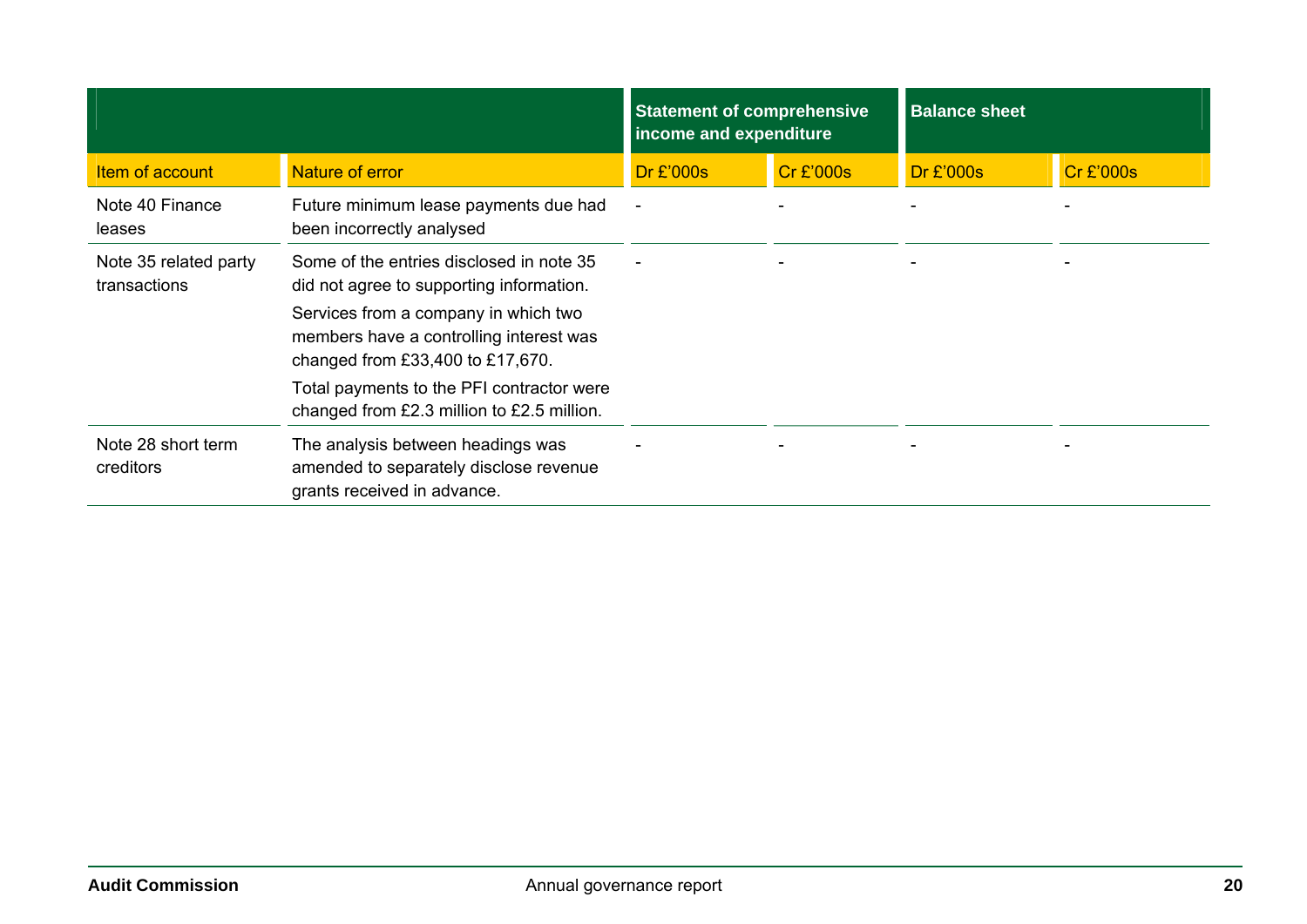## <span id="page-20-0"></span>**Appendix 4 – Draft letter of management representation**

#### **Stockton on Tees Borough Council – Audit for the year ended 31 March 2012**

I confirm to the best of my knowledge and belief, having made appropriate enquiries of other directors of Stockton on Tees Borough Council, the following representations given to you in connection with your audit of the Council's financial statements for the year ended 31 March 2012.

#### **Compliance with the statutory authorities**

I have fulfilled my responsibility under the relevant statutory authorities for preparing the financial statements in accordance with the Accounts and Audit (England) Regulations 2011 and the Code of Practice on Local Council Accounting in the United Kingdom which give a true and fair view of the financial position and financial performance of the Council, for the completeness of the information provided to you, and for making accurate representations to you.

#### **Uncorrected misstatements**

The effects of uncorrected financial statements misstatements summarised in the attached schedule are not material to the financial statements, either individually or in aggregate.

These misstatements have been discussed with those charged with governance within the Council and the reasons for not correcting these items are as follows.

- creditors and debtors:
- depreciation;
- depreciation and impairment; and
- cash sale proceeds.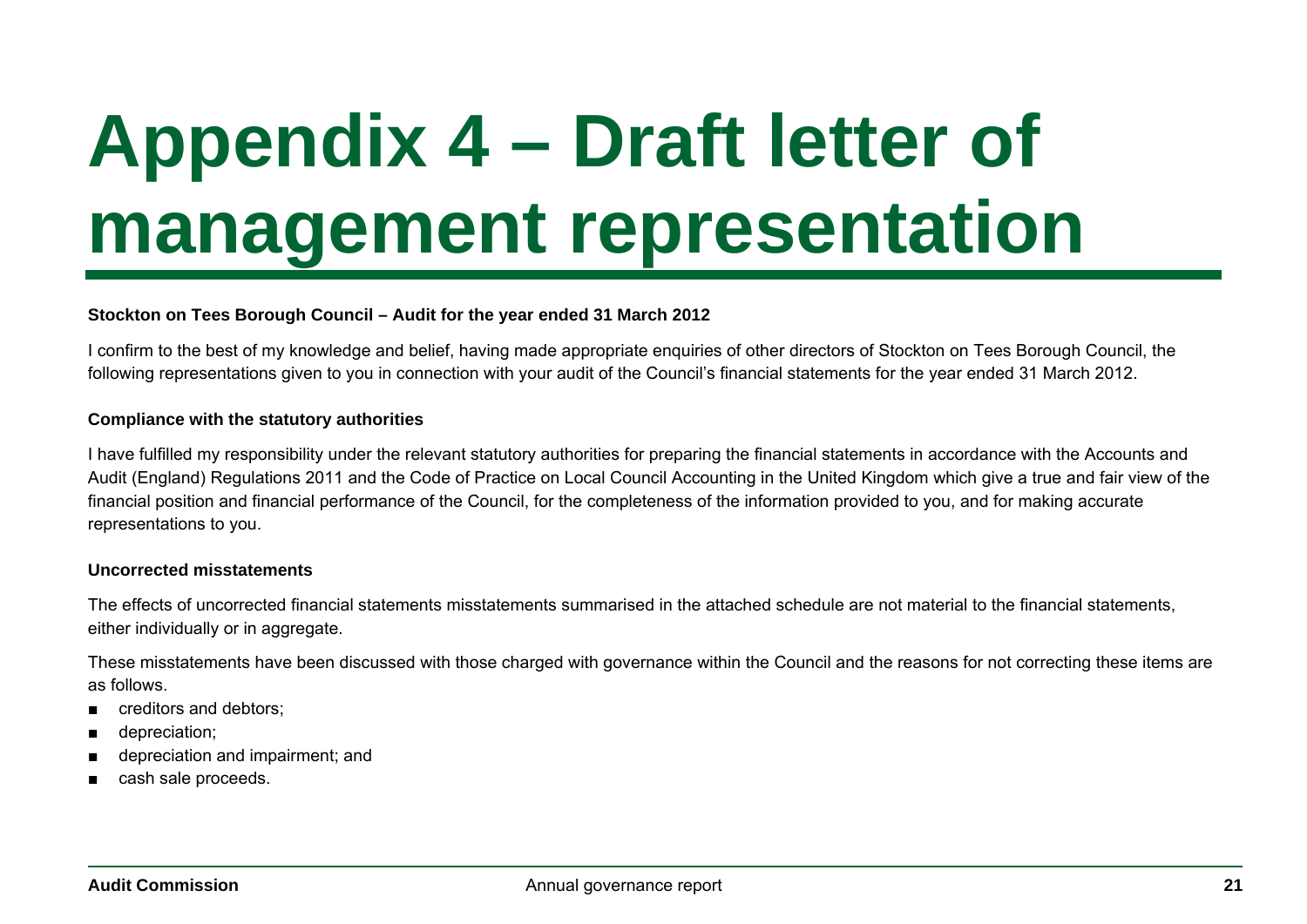#### **Supporting records**

I have made available all relevant information and access to persons within the Council for the purpose of your audit. I have properly reflected and recorded in the financial statements all the transactions undertaken by the Council.

#### **Irregularities**

I acknowledge my responsibility for the design, implementation and maintenance of internal control to prevent and detect fraud or error.

I also confirm that I have disclosed:

- my knowledge of fraud, or suspected fraud, involving either management, employees who have significant roles in internal control or others where fraud could have a material effect on the financial statements;
- my knowledge of any allegations of fraud, or suspected fraud, affecting the entity's financial statements communicated by employees, former employees, analysts, regulators or others; and
- the results of our assessment of the risk the financial statements may be materially misstated as a result of fraud.

#### **Law, regulations, contractual arrangements and codes of practice**

I have disclosed to you all known instances of non-compliance, or suspected non-compliance with laws, regulations and codes of practice, whose effects should be considered when preparing financial statements.

Transactions and events have been carried out in accordance with law, regulation or other authority. The Council has complied with all aspects of contractual arrangements that could have a material effect on the financial statements in the event of non-compliance.

All known actual or possible litigation and claims, whose effects should be considered when preparing the financial statements, have been disclosed to the auditor and accounted for and disclosed in accordance with the applicable financial reporting framework.

#### **Accounting estimates including fair values**

I confirm the reasonableness of the significant assumptions used in making the accounting estimates, including those measured at fair value.

For property, plant and equipment and pension fund accounting estimates, I confirm:

- the appropriateness of the measurement method, including related assumptions and models, and the consistency in application of the method;
- the assumptions appropriately reflect management's intent and ability to carry out specific courses of action on behalf of the Council, where relevant to the accounting estimates and disclosures;
- the disclosures relating to the accounting estimate are complete and appropriate under the Code; and
- that no subsequent event requires the Council to adjust the accounting estimate and related disclosures included in the financial statements.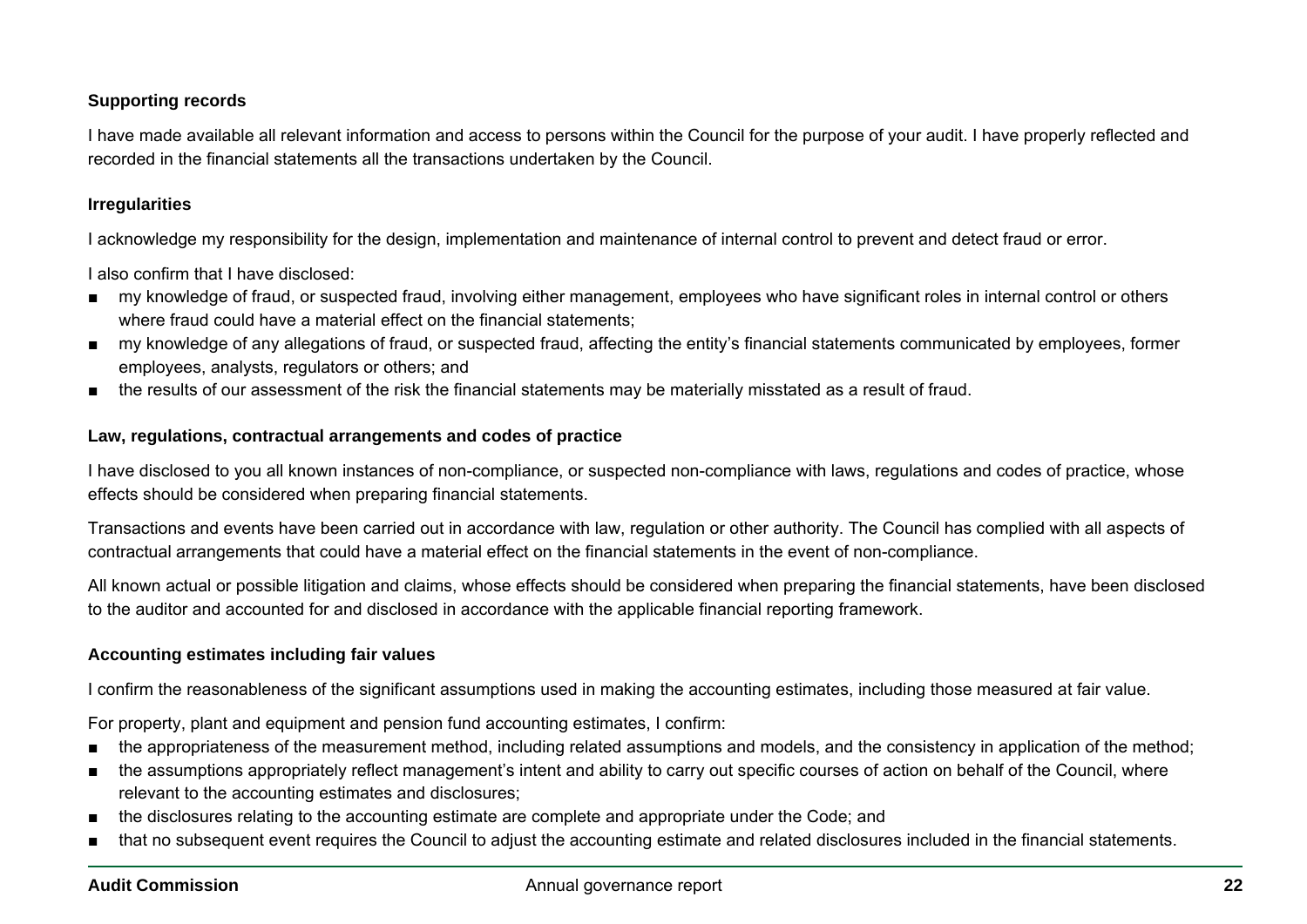#### **Related party transactions**

I confirm that I have disclosed the identity of the Council's related parties and all the related party relationships and transactions of which I am aware. I have appropriately accounted for and disclosed such relationships and transactions in accordance with the requirements of the Code.

#### **Subsequent events**

I have adjusted for or disclosed in the financial statements all relevant events subsequent to the date of the financial statements.

Signed on behalf of Stockton on Tees Borough Council

Neil Schneider

Chief Executive

I confirm that the this letter has been discussed and agreed by the Audit Committee on 24 September 2012

Councillor Barry Woodhouse Audit Committee Chair 26 September 2012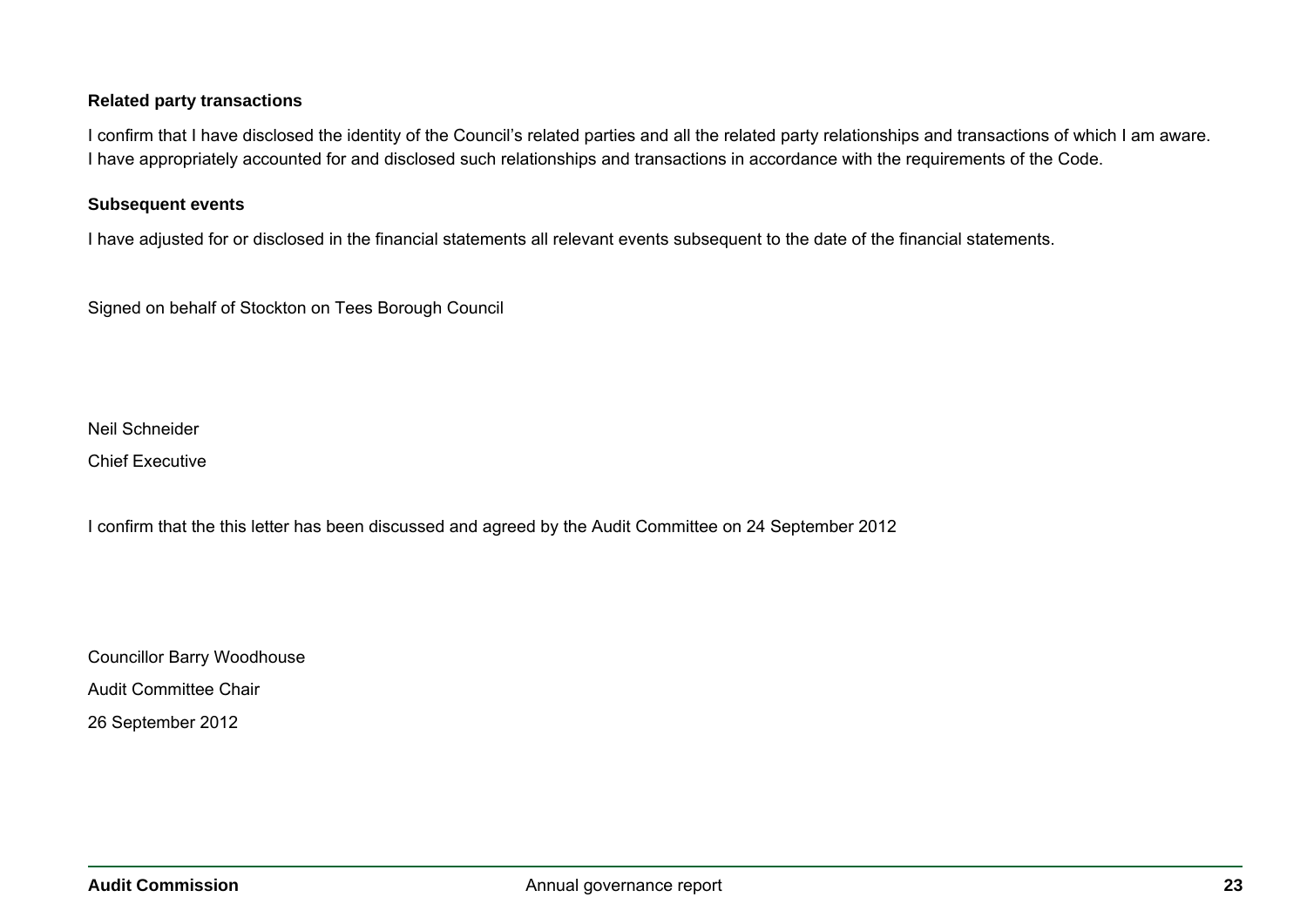# <span id="page-23-0"></span>**Appendix 5 – Glossary**

#### **Annual Audit Letter**

Letter issued by the auditor to the Council after the completion of the audit that summarises the audit work carried out in the period and significant issues arising from auditors' work.

#### **Annual Governance Report**

The auditor's report on matters arising from the audit of the financial statements presented to those charged with governance before the auditor issues their opinion [and conclusion].

#### **Annual Governance Statement**

The annual report on the Council's systems of internal control that supports the achievement of the Council's policies aims and objectives.

#### **Audit of the accounts**

The audit of the accounts of an audited body comprises all work carried out by an auditor under the Code to meet their statutory responsibilities under the Audit Commission Act 1998.

#### **Audited body**

A body to which the Audit Commission is responsible for appointing the external auditor.

#### **Auditing Practices Board (APB)**

The body responsible in the UK for issuing auditing standards, ethical standards and associated guidance to auditors. Its objectives are to establish high standards of auditing that meet the developing needs of users of financial information and to ensure public confidence in the auditing process.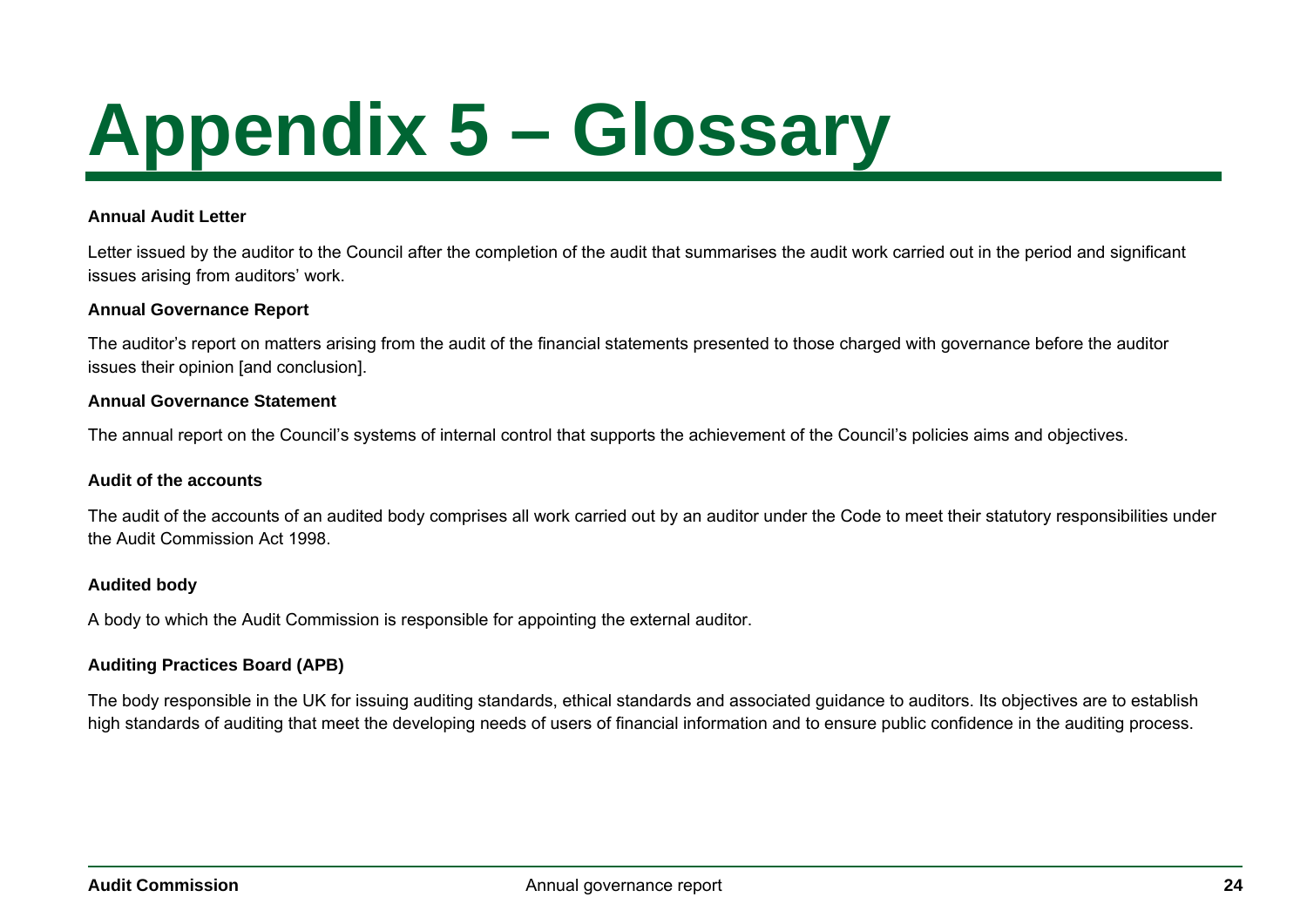#### **Auditing standards**

Pronouncements of the APB that contain basic principles and essential procedures with which auditors must comply, except where otherwise stated in the auditing standard concerned.

#### **Auditor(s)**

Auditors appointed by the Audit Commission.

#### **Code (the)**

The Code of Audit Practice for local government bodies issued by the Audit Commission and approved by Parliament.

#### **Commission (the)**

The Audit Commission for Local Authorities and the National Health Service in England.

#### **Ethical Standards**

Pronouncements of the APB that contain basic principles relating to independence, integrity and objectivity that apply to the conduct of audits and with which auditors must comply, except where otherwise stated in the standard concerned.

#### **Financial statements**

The annual statement of accounts that the Council is required to prepare, which report the financial performance and financial position of the Council in accordance with the Accounts and Audit (England) Regulations 2011 and the Code of Practice on Local Authority Accounting in the United Kingdom.

#### **Group accounts**

Consolidated financial statements of an Council and its subsidiaries, associates and jointly controlled entities.

#### **Internal control**

The whole system of controls, financial and otherwise, that the Council establishes to provide reasonable assurance of effective and efficient operations, internal financial control and compliance with laws and regulations.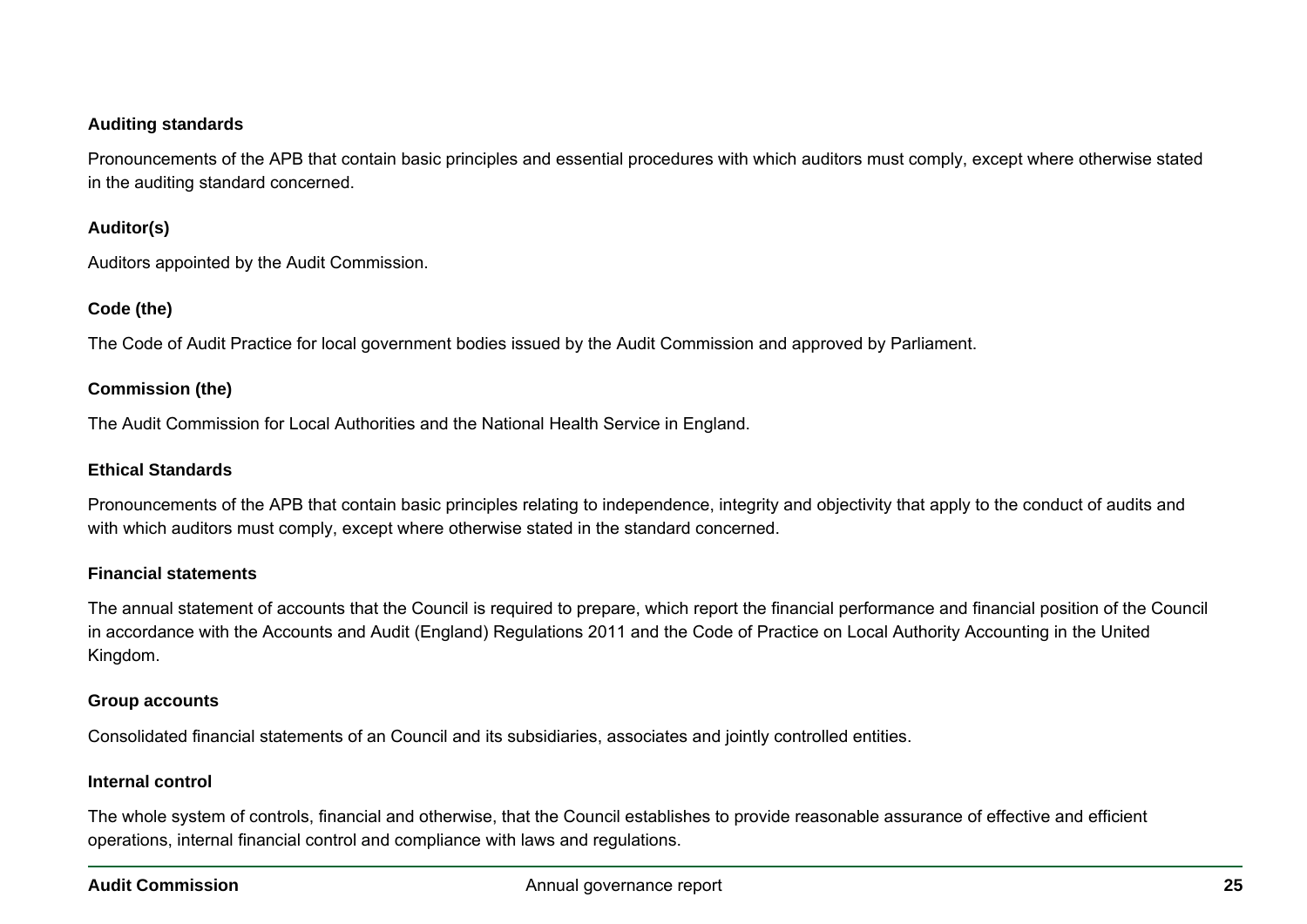#### **Materiality**

The APB defines this concept as 'an expression of the relative significance or importance of a particular matter in the context of the financial statements as a whole. A matter is material if its omission would reasonably influence the decisions of an addressee of the auditor's report; likewise a misstatement is material if it would have a similar influence. Materiality may also be considered in the context of any individual primary statement within the financial statements or of individual items included in them. Materiality is not capable of general mathematical definition, as it has both qualitative and quantitative aspects'.

The term 'materiality' applies only to the financial statements. Auditors appointed by the Commission have responsibilities and duties under statute, as well as their responsibility to give an opinion on the financial statements, which do not necessarily affect their opinion on the financial statements.

#### **Significance**

The concept of 'significance' applies to these wider responsibilities and auditors adopt a level of significance that may differ from the materiality level applied to their audit of the financial statements. Significance has both qualitative and quantitative aspects.

#### **Those charged with governance**

Those entrusted with the supervision, control and direction of the Council. This term includes the members of the Council and its Audit Committee.

#### **Whole of Government Accounts**

A project leading to a set of consolidated accounts for the entire UK public sector on commercial accounting principles. The Council must submit a consolidation pack to the department for Communities and Local Government which is based on, but separate from, its financial statements.